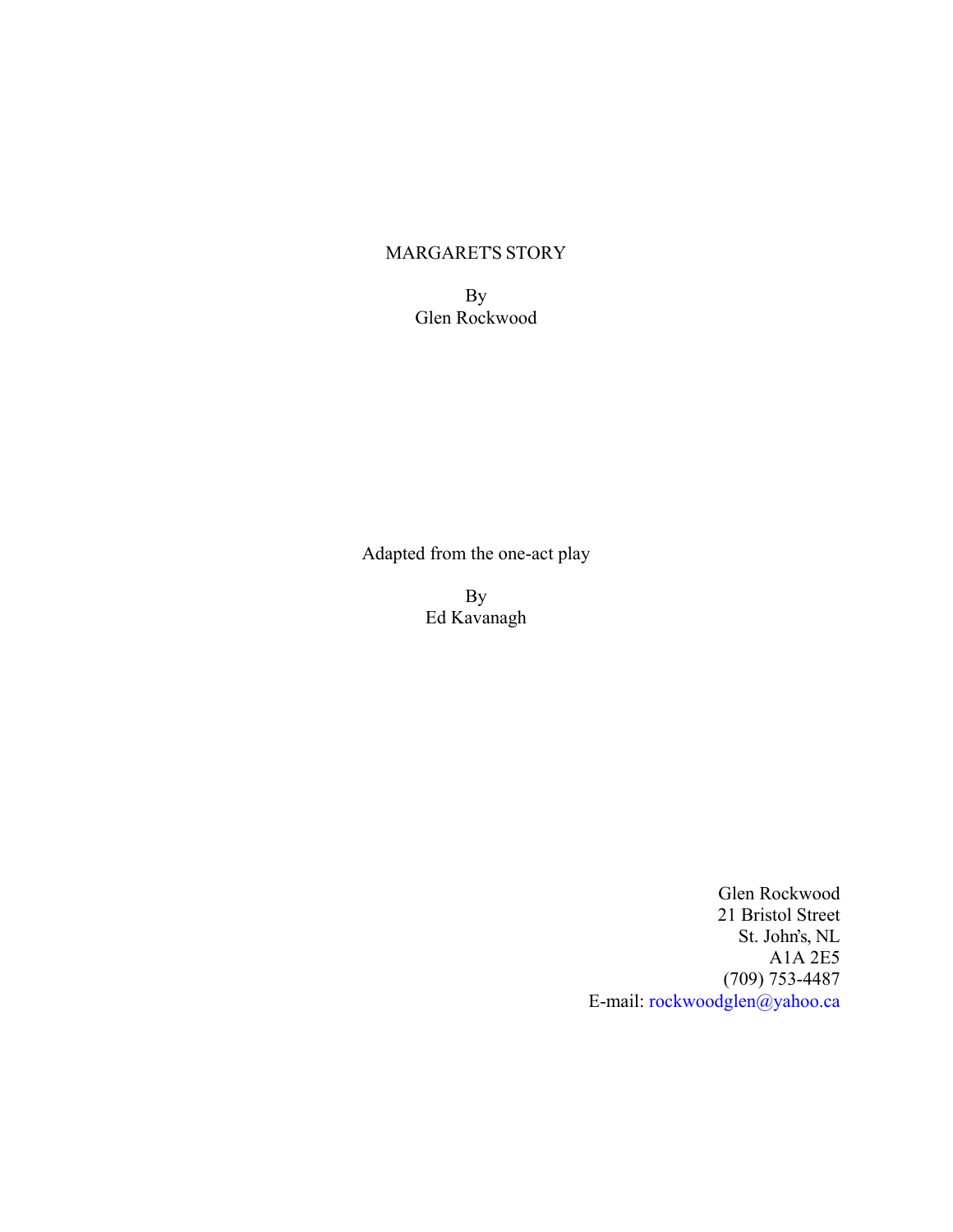Stars slowly appear in a night sky. Theme music. A woman's voice is heard singing Margaret's Song.

 WOMAN (V.O.) Oh, my heart's filled with longing for the eyes of a child. The sweet tangled beauty of a garden gone wild.

### DISSOLVE TO:

### EXT. SIGNAL HILL/ST. JOHN'S - NIGHT

YOUNG MARGARET MILLER, a ten-year-old child, sits on a rock as she gazes at the lights of the city.

 WOMAN (V.O.) I've walked through the fire, found shelter from rain. Sent dark demons flying on an outward bound train.

Young Margaret stands and begins to sing along with the woman.

 YOUNG MARGARET AND WOMAN (V.O.) Yes, I've burned those old bridges, turned my face to the wind. Searched deep in the heart for the power within. I've watched the high moon as it waxes and wanes, in hopes of a cure for a heart filled with pain.

DISSOLVE TO:

#### EXT. ST. JOHN'S - NIGHT

MONTAGE -- Video images of the city at night: downtown, where there's traffic and people, and uptown, where the streets are quiet and all is peaceful.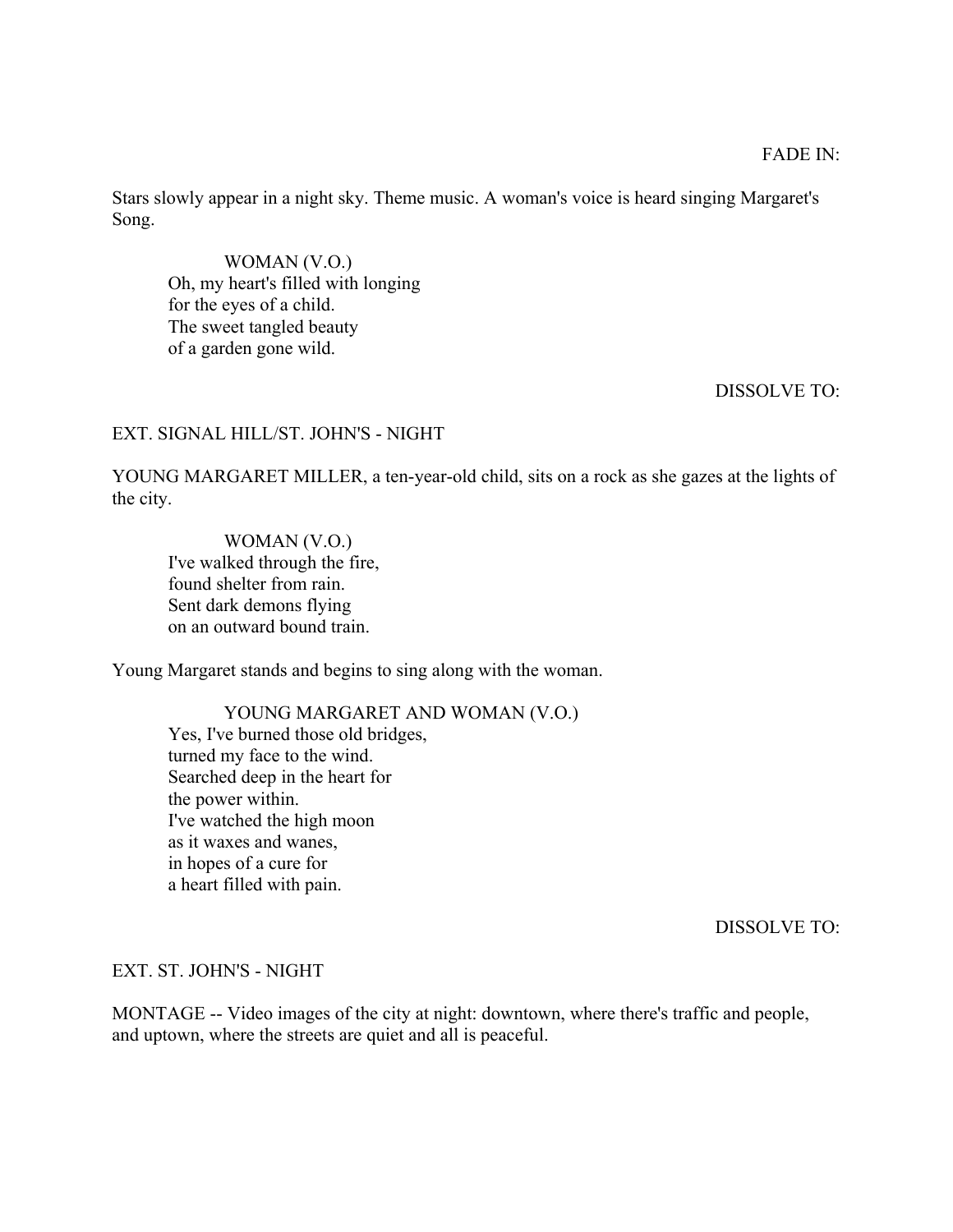Margaret Miller speaks over the images.

 MARGARET (V.O) Anyone remember the TV show, *The Naked City?* I used to watch re-runs when I was a kid. Remember how the camera would pan along all the high-rises and streets clogged with cars and people? Then there'd be the announcer

 ANNOUNCER (V.O.) There are a million stories in the Naked City. This is one of them.

 MARGARET (V.O.) Now, I'm not from a big city like New York or Chicago...

DISSOLVE TO:

### EXT. SIGNAL HILL/ST. JOHN'S - DAY

MARGARET MILLER (40) sits on the rock where Young Margaret sat earlier.

### MARGARET I'm from St. John's, Newfoundland.

# MALE VOICE (O.S.) There's about one hundred and

seventy-eight thousand stories in St. John's, a city that's too cold to be naked in.

# MARGARET

And this is my story. I wrote it myself. My name is Margaret Miller, and I'm forty years old.

 MALE VOICE (O.S.) You look good, girl.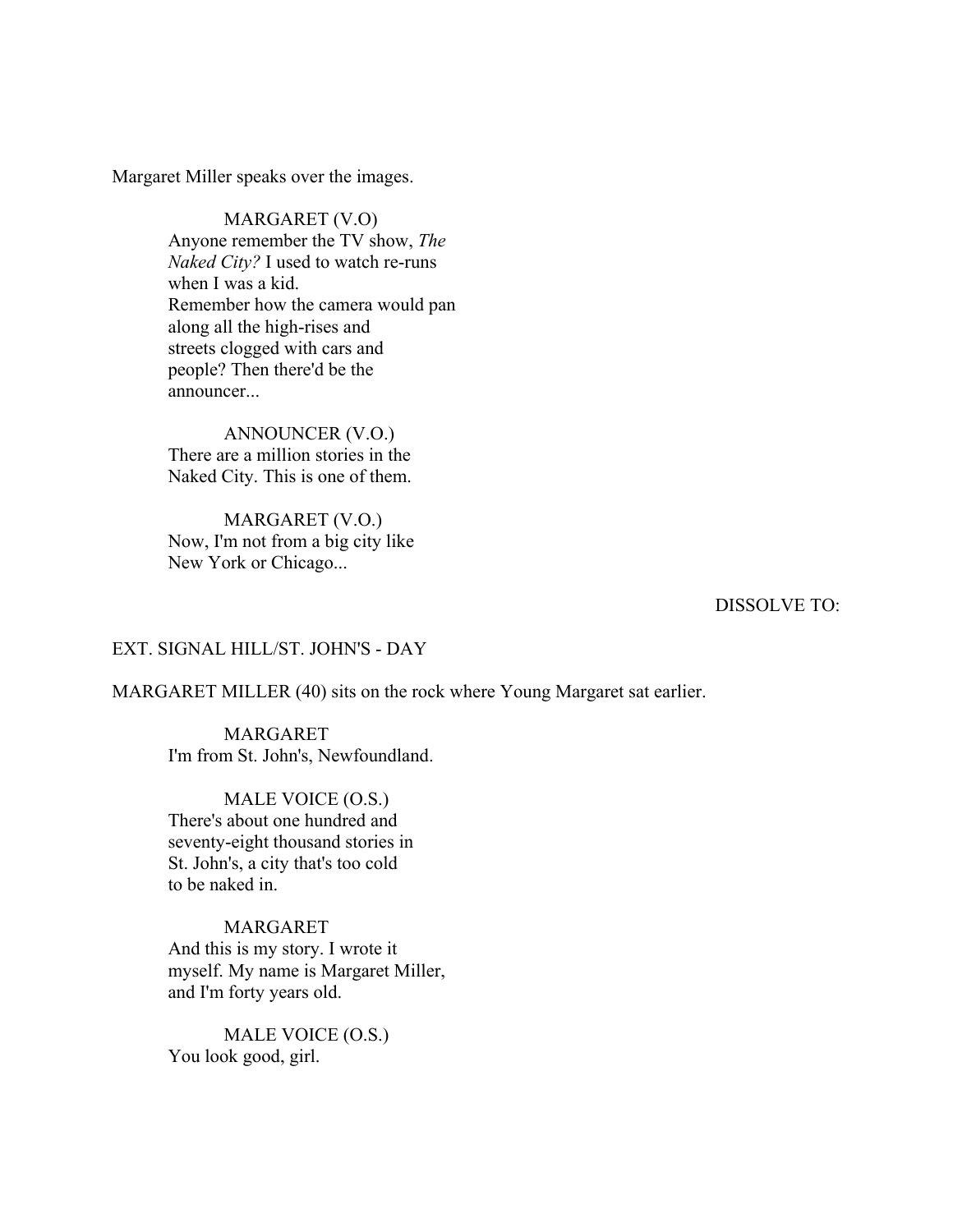# MARGARET

Oh...well, not too bad, I guess, all things considered. Anyway, I was born in '65.

PHOTO of Margaret's PARENTS, circa 1960.

# MARGARET

My father died when I was just a baby. This is the only photo I have of my real parents. There was six of us kids all together, and we were all put into foster care.

PHOTO of Margaret's birth mother, pregnant, smoking a cigarette.

# MARGARET

I know who my birth mother is. We have met up--but only a couple of times. She's in her sixties now. When I asked her why she put us all in foster homes, she couldn't give me any reason. It was like she didn't care. I haven't tried to reach her since.

# EXT. MARGARET'S FOSTER HOME-DAY

A small attached townhouse located in the centre of the city.

Margaret stands on the sidewalk, watching CHILDREN as they run past the house. She turns to the camera.

### MARGARET

I don't remember where I lived when I was really young. But I do remember that from about four to sixteen I lived in this house with my foster mother.

BLACK AND WHITE PHOTO of Margaret's foster mother, BERTHA LACEY, mid-twenties, circa 1970.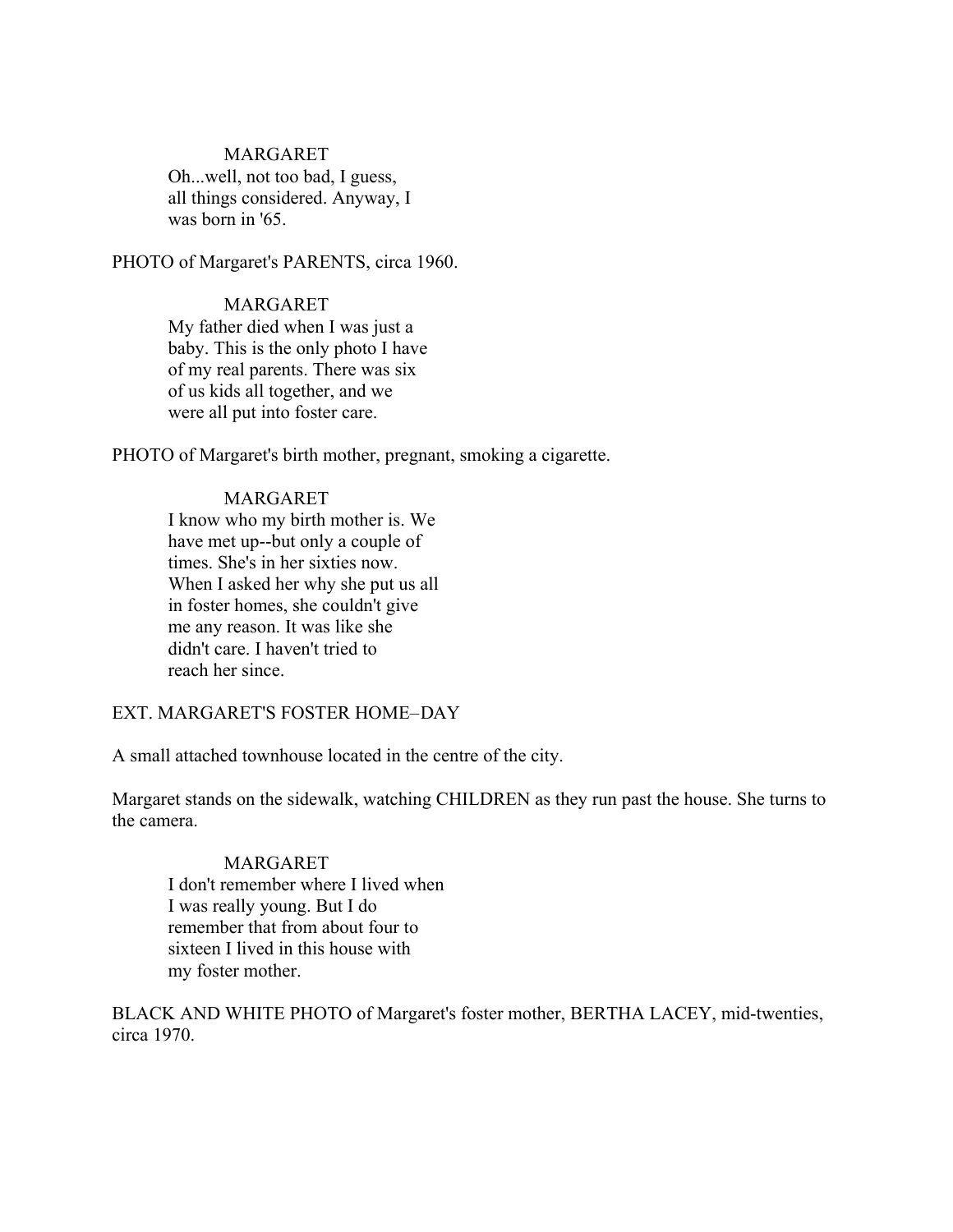# MARGARET (V.O.) My foster mother's name is Bertha Lacey, and she was someone who...well, let's just say she was a difficult person.

### MALE VOICE (O.S.) She was a bitch, Margaret.

Margaret looks away from the camera, a nervous smile on her face.

# MARGARET Yes, well, she was a hard case, all right.

### CUT TO:

# INT. MARGARET'S FOSTER HOME/KITCHEN - DAY

BERTHA, her face unseen, stands by a worn kitchen chair, holding a large pair of scissors.

Young Margaret, wearing an old dress, her hair long, stares at the scissors. She walks to the chair, her eyes cast downward, and sits.

Bertha's free hand picks up a burning cigarette from a tin ashtray. A puff of smoke hits Young Margaret in the face. Bertha's hand places the cigarette back in the ashtray.

MARGARET When I was five she told me I was going to start school.

Bertha's hand clutches a lock of Young Margaret's hair and chops it close to the girl's head. She continues chopping and cutting as Young Margaret watches her hair fall to the floor.

A school bell rings.

#### EXT. AN ELEMENTARY SCHOOL - MORNING

The bell continues to ring. Bertha's late-sixties car approaches the school.

Young Margaret stares out the passenger window, watching as a couple of YOUNG STUDENTS rush toward the main entrance.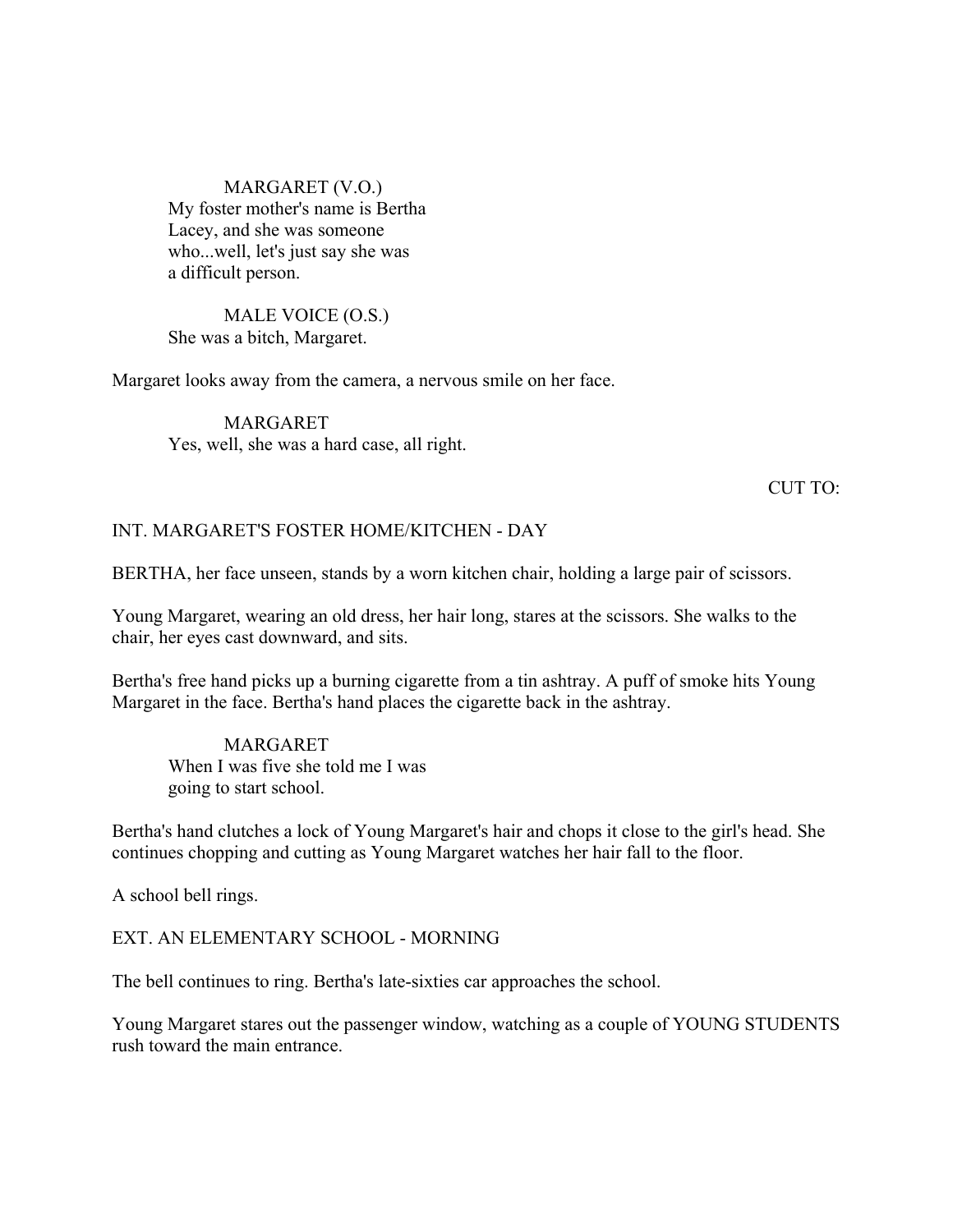# MARGARET (V.O.) This is the elementary school I thought I'd be going to. It was really close to my foster house.

Bertha drives past the school. Young Margaret turns her head, straining to catch a last glimpse of the school as Bertha turns a corner.

MARGARET (V.O.) But, on my first morning, my foster mother drove right past the elementary school and dropped me off here...

CUT TO:

### EXT. SPECIAL LEARNING SCHOOL - DAY

Bertha's car pulls up in front of the school. The name of the school has been blurred out. Margaret stands by the entrance.

# MARGARET A school for people who have a disability.

YOUNG MARGARET gets out of the car. She wears ill-fitting second-hand clothes, and her hair is cropped short and uneven.

MARGARET And, thanks to Bertha, I looked like the kind of child you'd call a "slow learner." A lost, dumb child.

The car's motor revs up, startling Young Margaret. Adult Margaret opens the school door and watches as the young girl makes her way toward the entrance.

Young Margaret looks inside the building at the long corridor, then, with eyes cast downward, she walks into the school.

INT. SPECIAL LEARNING SCHOOL - DAY

Alone, Young Margaret walks down the corridor, looking at the pictures on the wall and the closed classroom doors.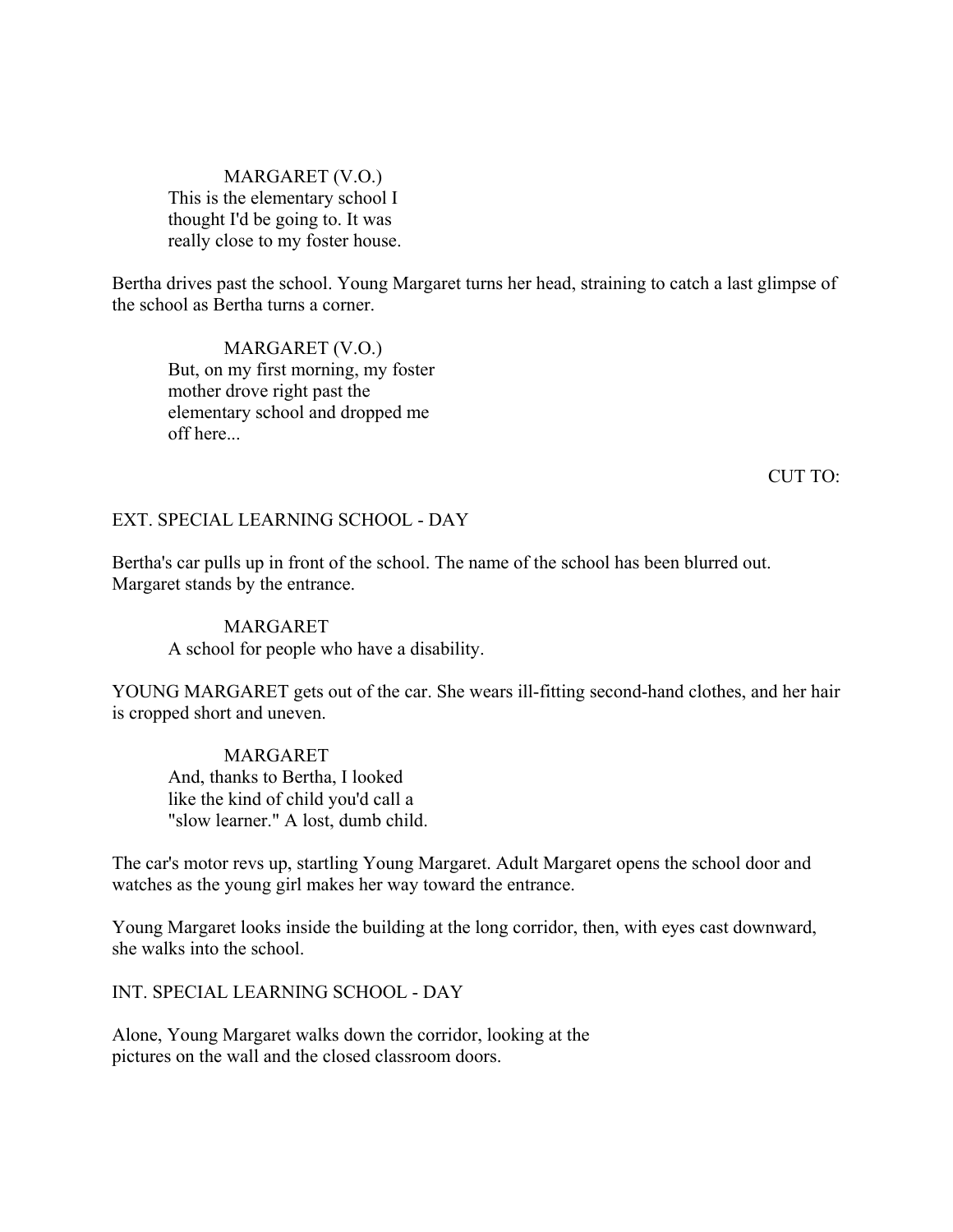# MARGARET (V.O.) If one person could tell me why I was put in that school, I'd say, OK, maybe I should have been placed there.

Young Margaret reaches the end of the corridor and stops walking. She turns slowly and looks back at the entrance.

MARGARET But there was no reason--no justifiable reason. Except that Bertha probably got money for putting her "retarded" foster child there.

Young Margaret starts running toward the entrance. The silhouette of a WOMAN TEACHER appears as Young Margaret reaches the door. Young Margaret stops dead in her tracks. She glances at the teacher, then looks away, nervous.

CUT TO:

INT. CLASSROOM - DAY

Young Margaret sits in a desk knitting an excessively long, multi-colored scarf.

#### MARGARET

We weren't taught the basics at the school. There were no classes in reading, writing, or math. Mostly it was cooking, sewing, knitting. There was no homework. I used to hear the neighbor kids complain about how much homework they had. I was never given any.

# INT. MARGARET'S FOSTER HOME/KITCHEN - DAY

Young Margaret, standing on a milk crate, washes dishes. She looks out the window, watching the NEIGHBOURHOOD KIDS play on the street.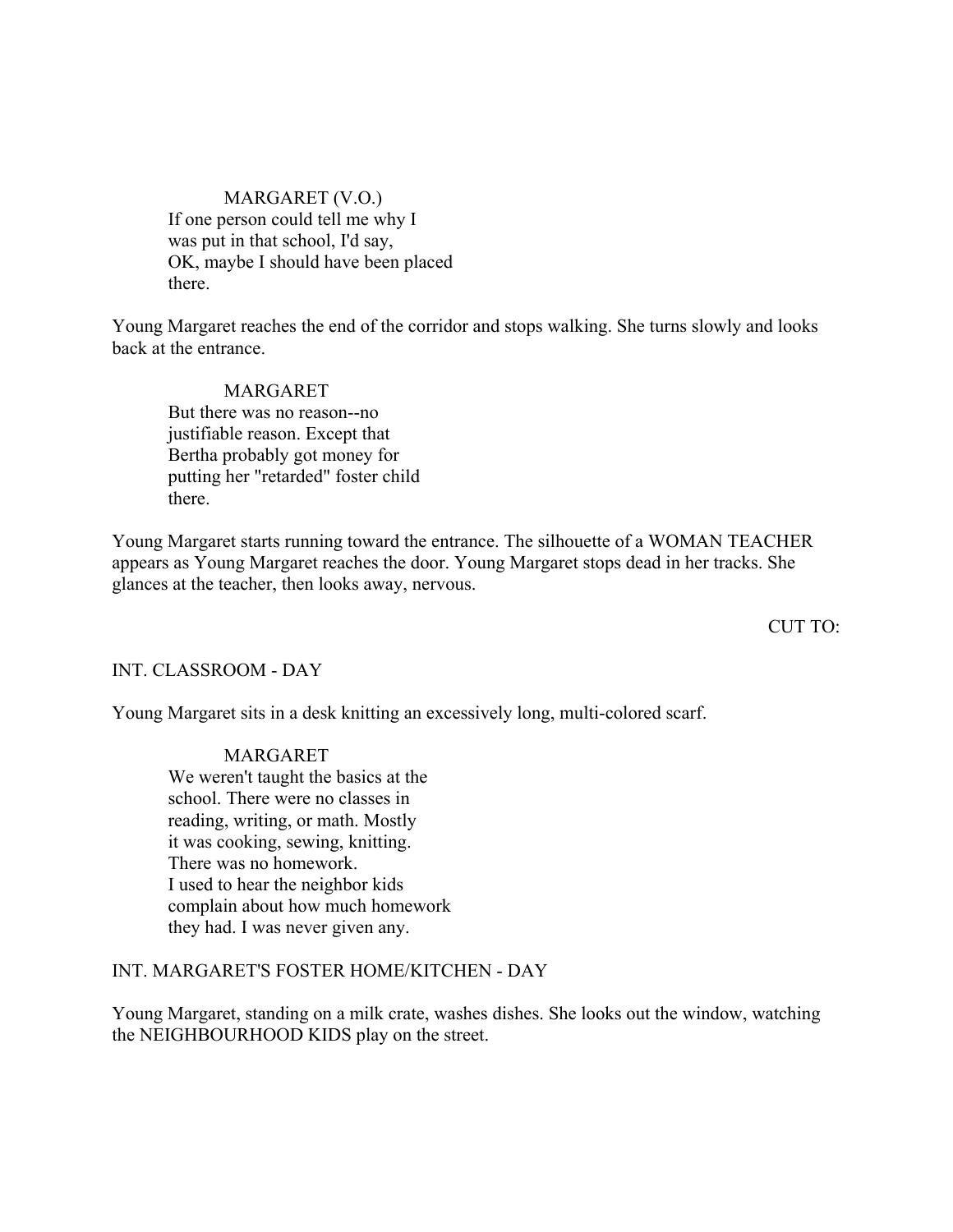MARGARET (V.O.) I wouldn't have had time for it, anyway. All I did was housework. There was no time to make friends. Bertha told me I couldn't have any. Not much odds, anyway. Everyone thought I was retarded.

A TEENAGE BOY (14) spots Young Margaret. He nudges his MALE FRIEND (12) and points at her. The friends exchange a few words, then laugh.

Young Margaret looks away from the window. She steps down off the milk crate and sits on it. Dishwater drips from her hands to the floor.

The front door slams shut, and Young Margaret jumps at the sound. She stands on the crate and continues washing the dishes as Bertha's feet appear in the doorway.

Bertha's feet move toward Young Margaret. Bertha's hand takes the girl by the arm and pulls her toward the back door. With her free hand Bertha opens the door and pushes Young Margaret outside.

EXT. MARGARET'S FOSTER HOME/BACK YARD - CONTINUOUS

Young Margaret stands on the rickety back porch, watching as the door is slammed shut and the lock is turned. She looks at her wet hands, and, as she dries them on her clothes, she looks to the cab of an old pick-up truck that sits in the yard.

MARGARET There were times...more times than I can remember...when Bertha wouldn't let me inside the house.

The sound of whispering causes Young Margaret to look toward an adjoining garden. A trio of neighborhood kids stare at her, saying nothing. One of the girls zips up her jacket. Young Margaret looks away, holding her bare arms as she sits on the steps.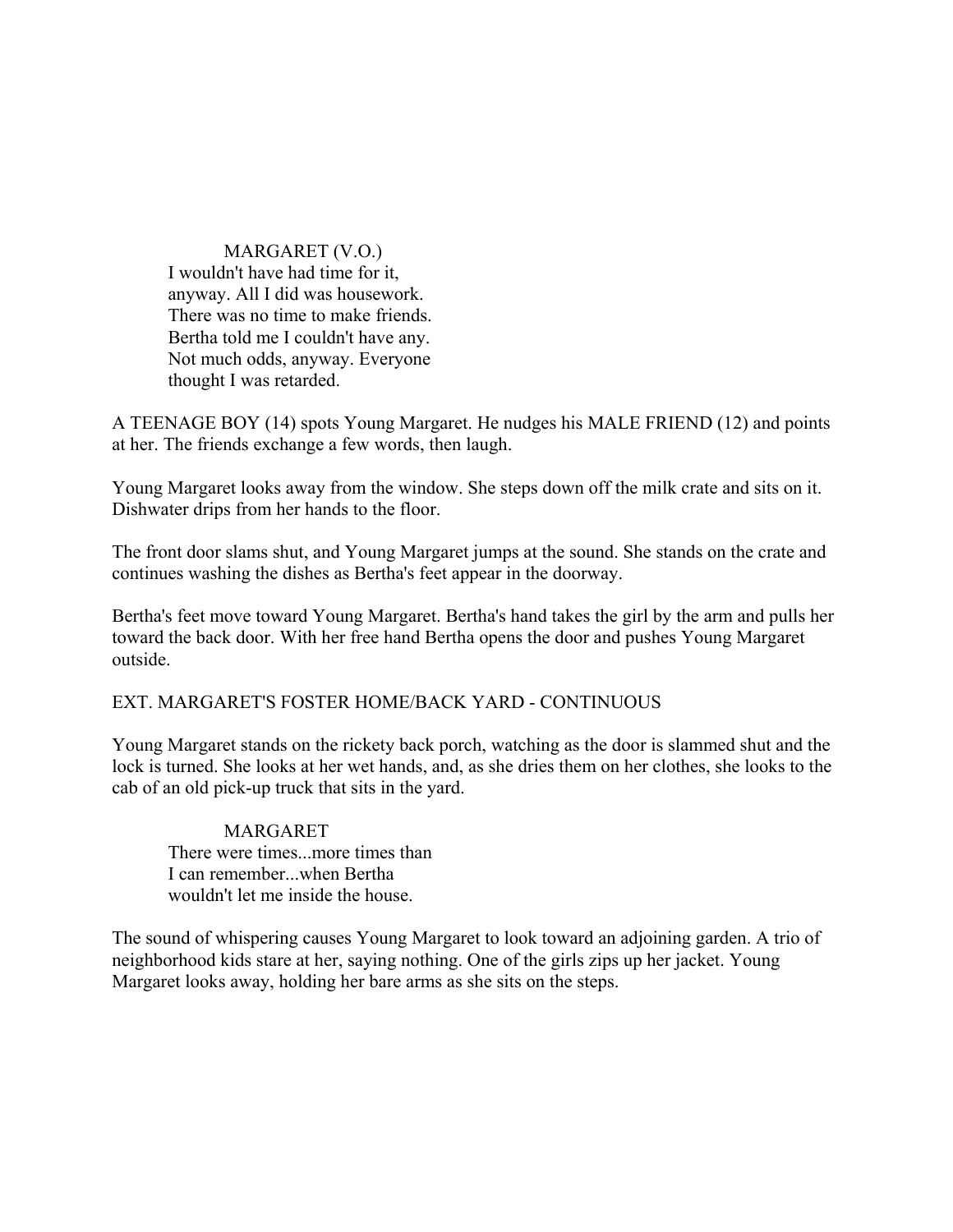# EXT. MARGARET'S FOSTER HOME/BACK YARD - NIGHT

Young Margaret turns the doorknob of the back door, but it's still locked. She considers knocking, then decides against it.

She runs to the driver's side of the pick-up and pulls on the door's handle, but can't get it to open. Holding herself tight to keep warm, Young Margaret runs to the other side of the truck. She struggles with the passenger door, but it won't open.

MARGARET (V.O.) Lots of times when I had to sleep under a truck cab that was in the yard.

Young Margaret walks around the truck, wondering what to do. She gets on her hands and knees and begins to crawl underneath the cab of the truck.

Under the cab, Young Margaret, cold and dazed, curls herself up tight. She begins to cry.

DISSOLVE TO:

# EXT. MARGARET'S FOSTER HOME/BACK YARD - EARLY MORNING

The sun is just beginning to rise.

Under the truck, Young Margaret wakes up. She opens her eyes to see a pair of white nurse's shoes. A hand reaches under the cab. Young Margaret takes the hand and begins to crawl out.

She stands to see adult Margaret dressed in a nurse's uniform. Margaret brushes the dirt off the girl's clothes, then points to the back door. Young Margaret turns to see the door open by itself. Bertha is nowhere to be seen.

Young Margaret moves to the door, then turns to say something to Margaret, but Margaret has disappeared.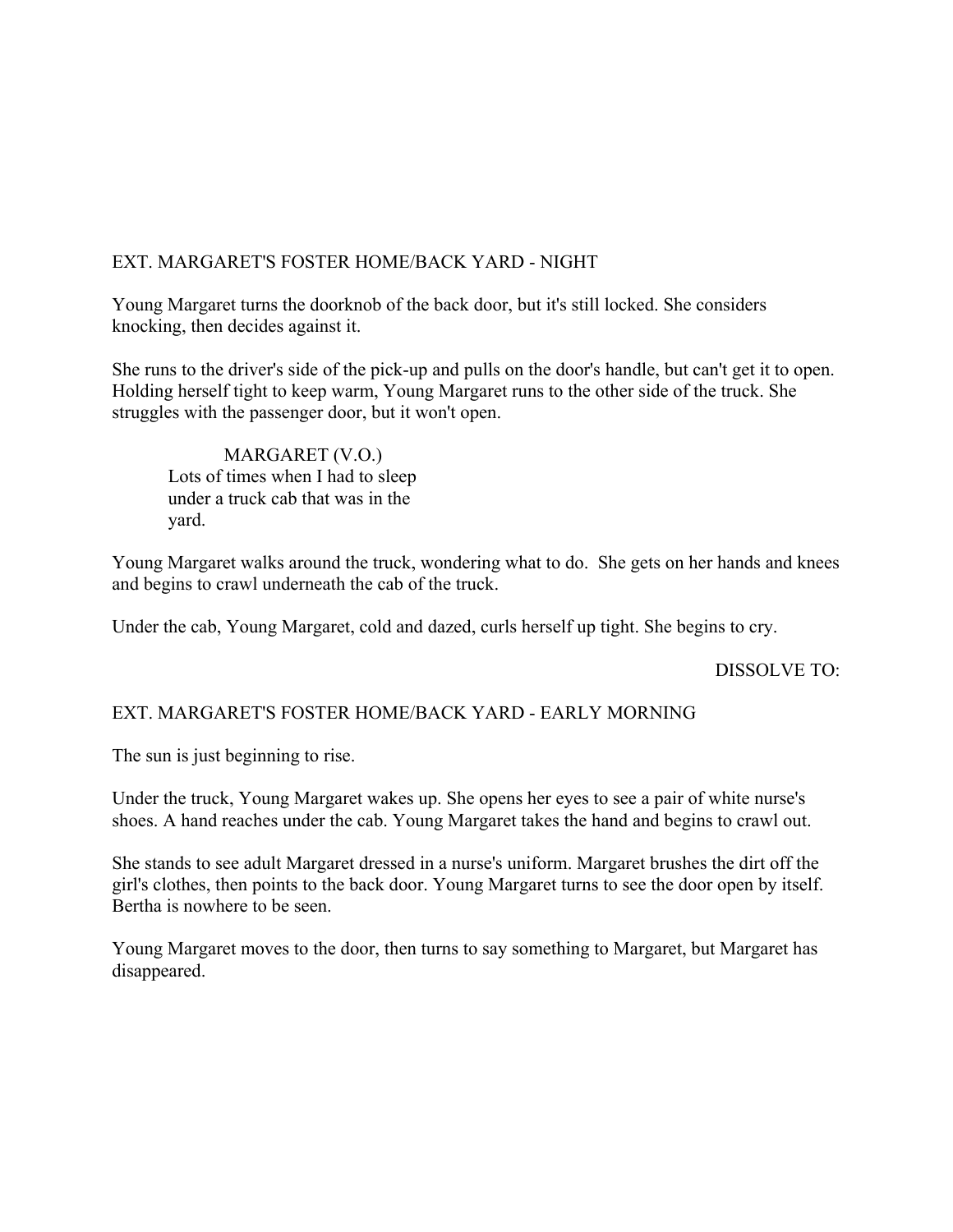#### INT. MARGARET'S FOSTER HOME/BATHROOM-DAY

Young Margaret washes her face in the sink. Bertha's hand holds a cigarette. She drops the ashes in the toilet.

#### BERTHA

Now, my dear, you know the rules. What do you say when the social worker comes today?

YOUNG MARGARET I don't--

BERTHA You don't say anything. Leave all the talking to me...to the big people.

# INT. MARGARET'S FOSTER HOME/KITCHEN - DAY

Bertha's hand passes a cup of tea to a MALE SOCIAL WORKER (51).

 SOCIAL WORKER Thank you, Bertha.

### BERTHA

As you can see, things are pretty much the same since the last time you were here.

SOCIAL WORKER to Young Margaret) And how is young Madeline...Marion?

BERTHA Margaret.

SOCIAL WORKER (sipping his tea) Margaret.

BERTHA She's as quiet as she ever was. Hardly ever says a word.

SOCIAL WORKER Wish my brood was like that. You can't shut that crowd up.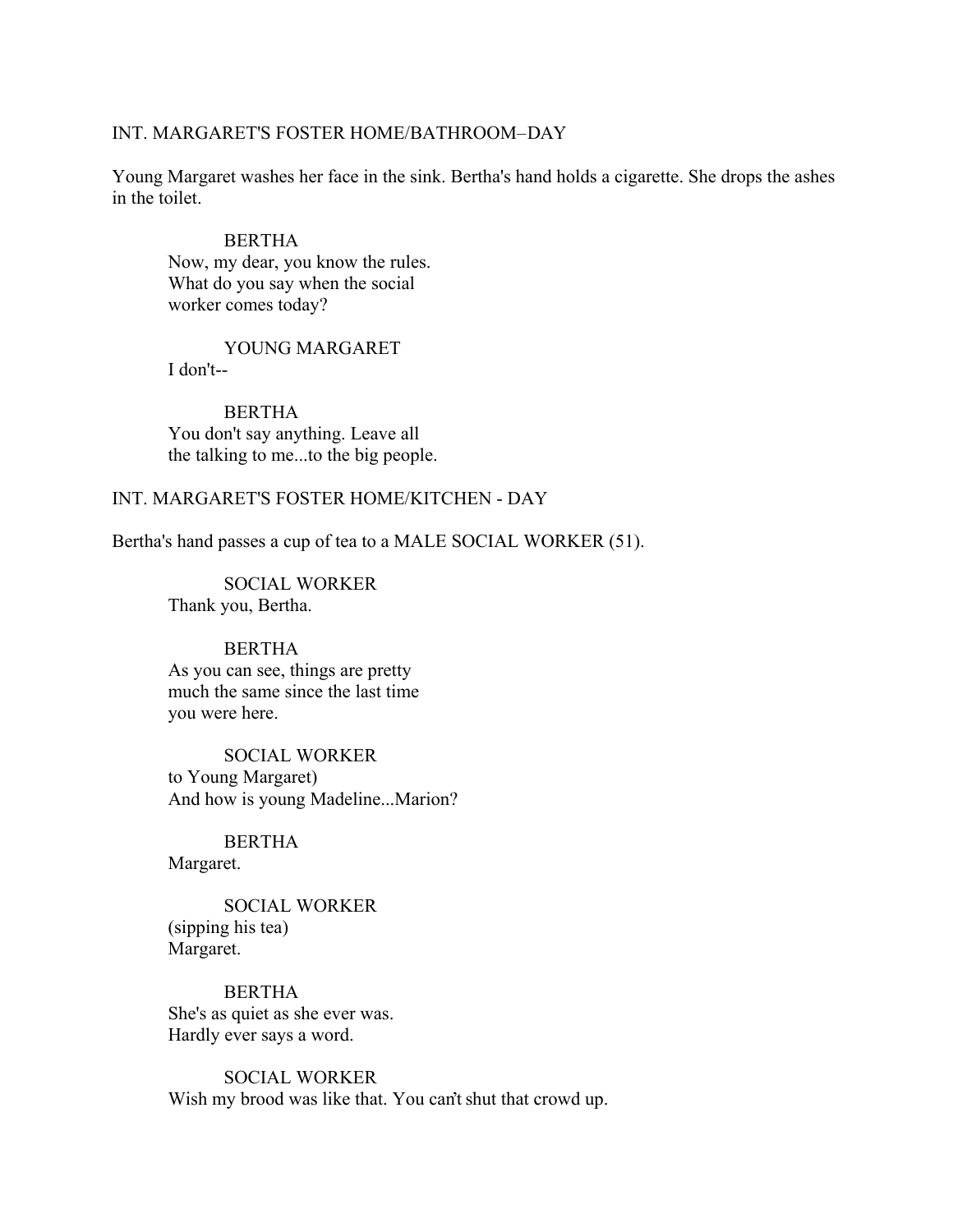Bertha passes him a plate of chocolate-chip cookies.

# BERTHA

Cookie?

A hungry Young Margaret watches as the Social Worker helps himself to the cookies. Bertha pours more tea into his cup.

MARGARET (V.O.) Like most people, the social worker thought I was handicapped because I never said anything. But I understood everything. I just wasn't allowed to express a thought...to speak my mind.

# INT. ST. LUKE'S HOME/SOCIAL ROOM - DAY

RESIDENTS of the home play cards and board games and watch TV. Margaret watches a STAFF MEMBER read to a WOMAN IN A WHEELCHAIR (80). She turns to the camera.

# MARGARET

I was about fourteen or fifteen when I was put in a new program at the special education school. I was brought here to the St. Luke's Retirement Home where I was taught to do a few jobs. I was restricted in what I could do, though, because I couldn't read.

A MALE RESIDENT in his late seventies leans forward in his seat and places his hand on Margaret's hip.

# MALE RESIDENT

Hey, gorgeous. Can I be in your movie?

Margaret removes Male Resident's hand.

MARGARET Yes. Just keep your hands to yourself.

Male Resident waves to the camera.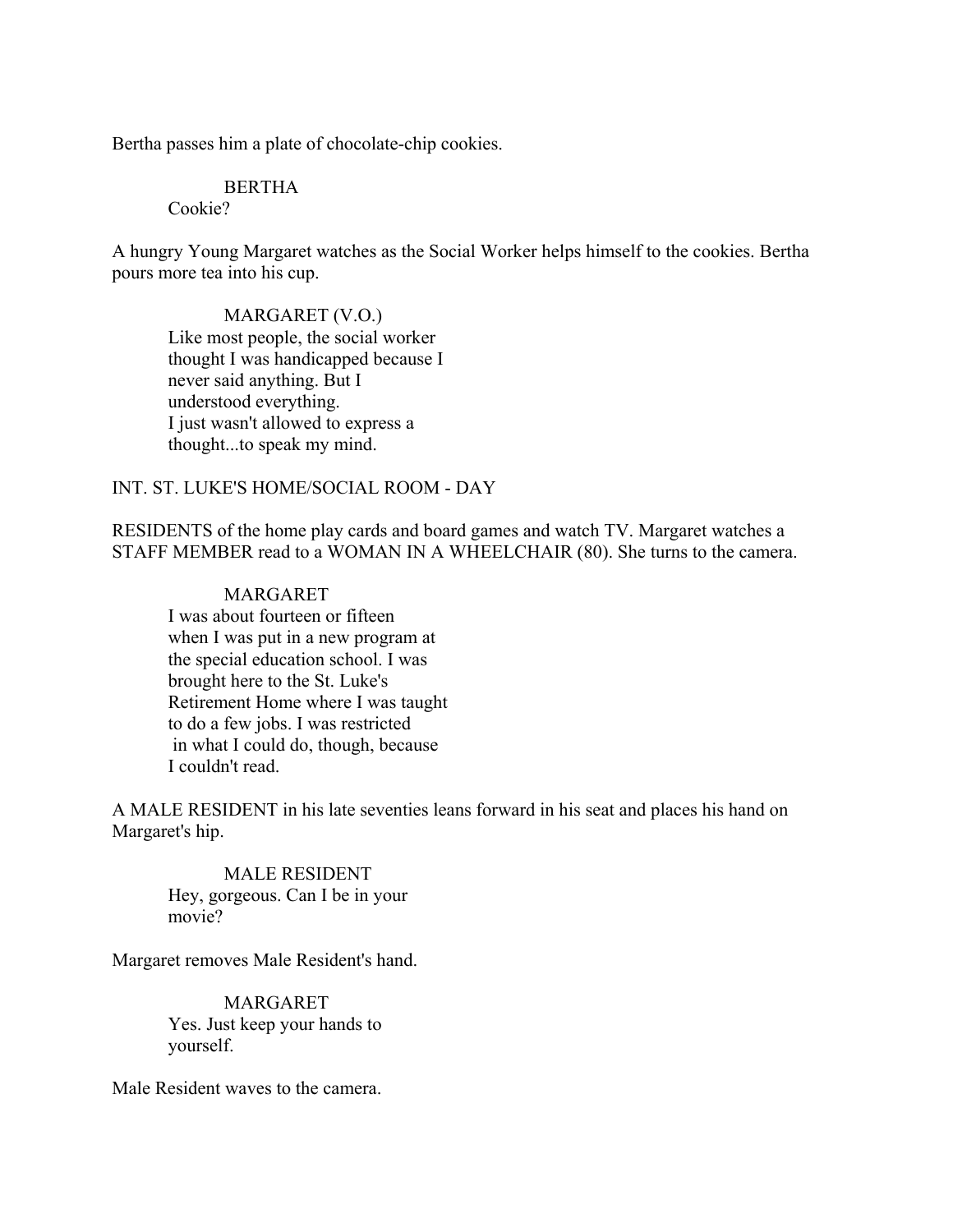# MALE RESIDENT Do I get any money for this?

# EXT. MACDONALD'S RESTAURANT - DAY

Margaret, dressed in a MacDonald's uniform, stands in front of the restaurant.

MARGARET When I was sixteen, I left the special education school, and I got a job here.

# INT. MACDONALD'S RESTAURANT - DAY

ANGUS, the manager (49), talks to the camera as Margaret stands at the grill flipping a meat patty and preparing a Big Mac Combo.

### ANGUS

I was twenty-five when Margaret first came to work here. Now I'm 49, and I own my own franchise. I remember Margaret was a good worker. She caught on quickly, but there was only so much I could get her to do. I mean, she couldn't read or write.

### MARGARET

I was shy, too. That didn't help. I didn't mix all that well with the other workers. My shyness had a way of creating tension. It was my first job. Working here made me realize how little I knew about the real world.

#### ANGUS

I eventually had to let her go. But now that she's back, asking me to be in her movie...I feel guilty. I wish I had kept her on...helped her out more.

Margaret places a Big Mac Combo on a tray, then passes the tray to Angus.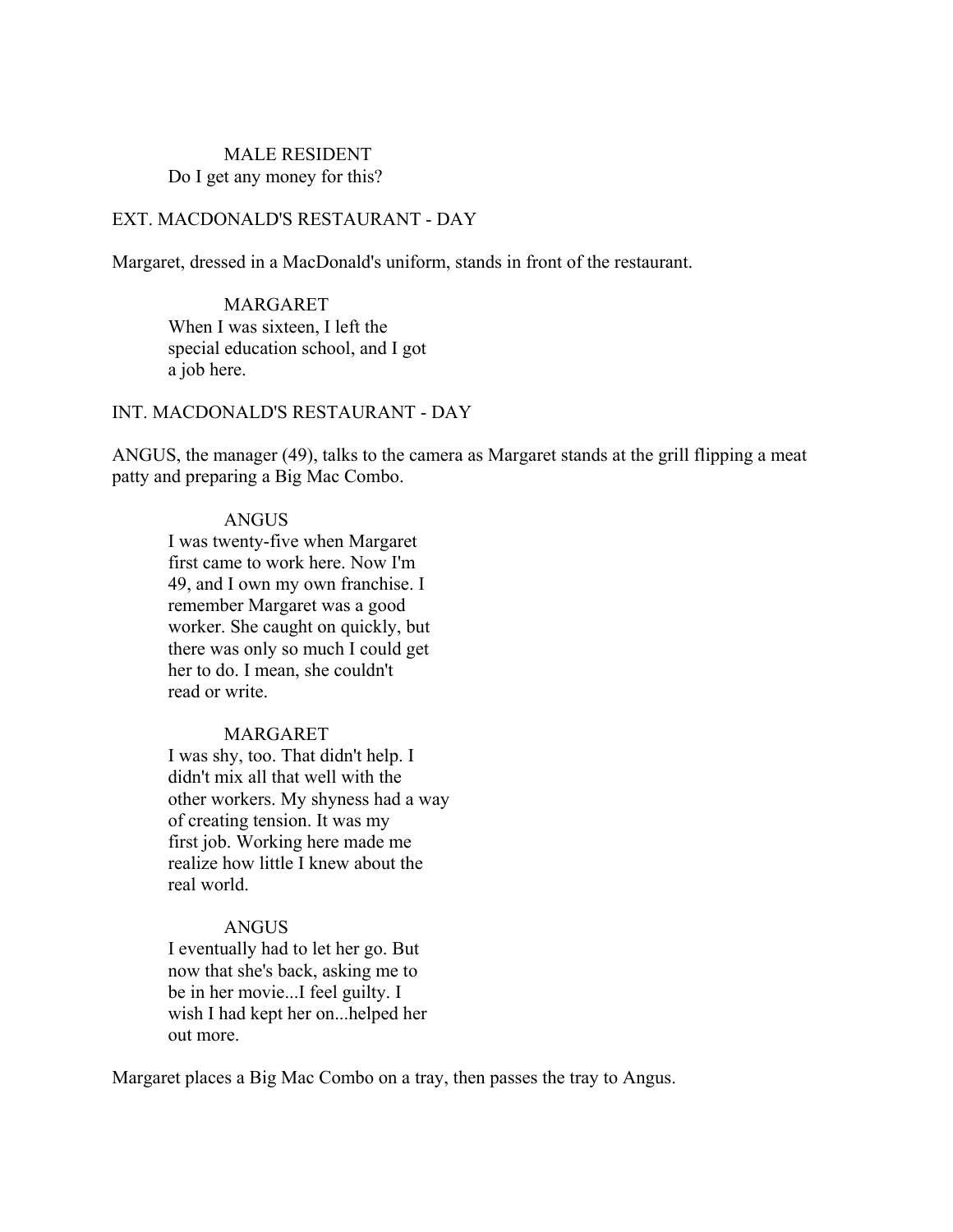# ANGUS Margaret, that's perfect!

# MARGARET Thank you, Angus. There are some "Mac-things" you never forget.

# INT. MARGARET'S FOSTER HOME/KITCHEN - DAY

A bottle of alcohol, a box of chocolates, an ashtray, and a glass sit on the table. Bertha's hand, holding a smoke between two fingers, pours a drink.

Margaret, still dressed in the MacDonald's uniform, sits at the table, going through her purse. She takes out a pay cheque.

# MARGARET I couldn't sign my own cheques. The only way I could cash it was to...

Bertha's hand snatches the cheque from Margaret.

BERTHA I'll put that in the bank for you, Margaret.

### MARGARET

You get the picture. Now, I worked five days a week at MacDonald's, but when I went to the bank to see about my money, I was told there was nothing there. And when I asked about it...

Bertha knocks the cigarette with her finger, and a long ash falls into the ashtray.

**BERTHA** You needed new clothes, my dear. You know how expensive they are. Besides, it's only fair you contribute now that you're working.

Margaret picks up the liquor bottle.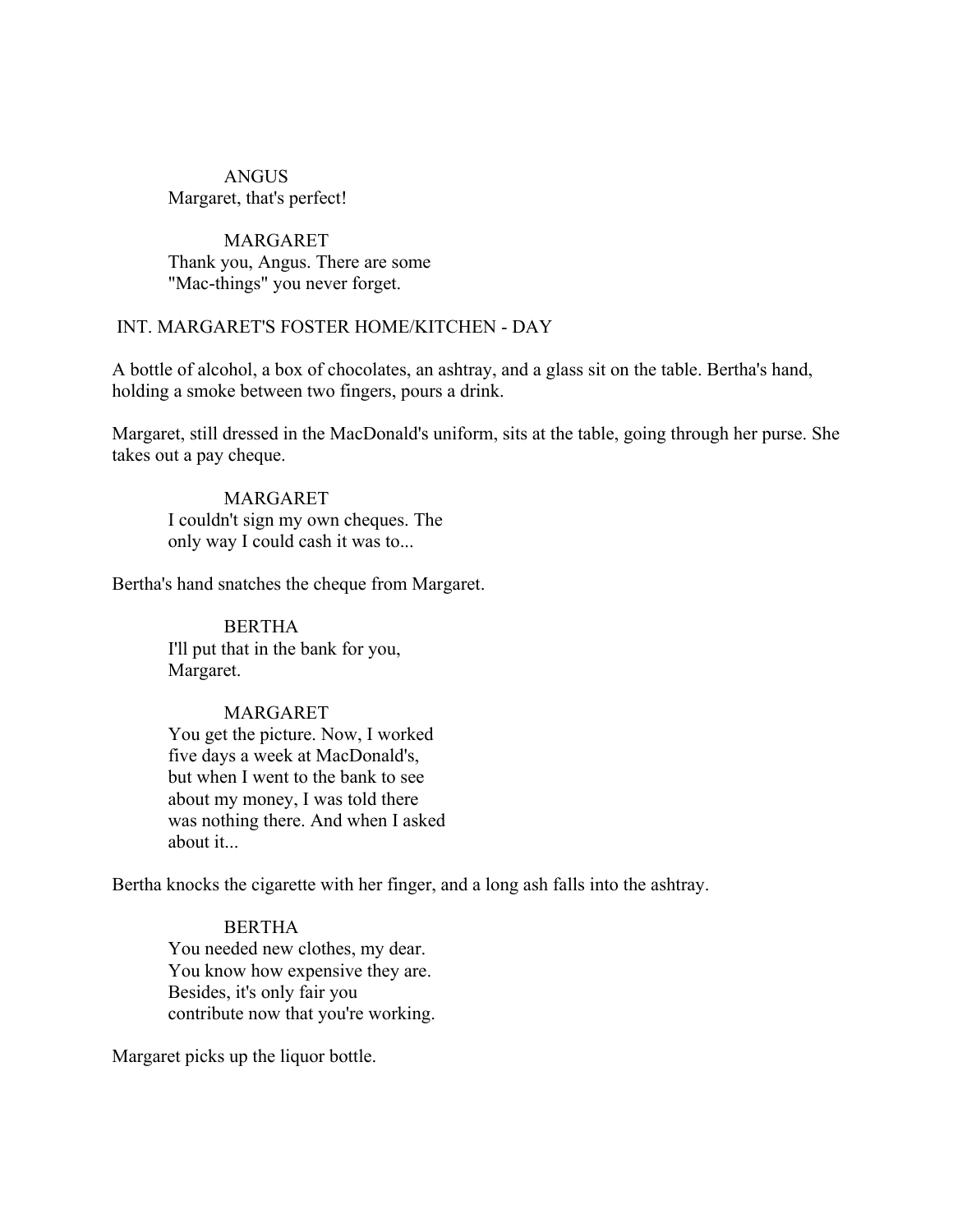### MARGARET

Clothes. What a laugh. Every stitch I wore was a hand-me-down or from the Sally Anne store. She wouldn't even give me money to buy take-out. Sometimes I'd get babysitting jobs, and she'd ask for that money, too. I managed to hide some of it, but she'd go through my room and then give me hell for keeping my money from her.

Bertha's hand grabs the liquor bottle from Margaret.

## BERTHA

I can't believe I wasted the best years of my life raising a lazy, selfish child.

MARGARET I tried telling her I needed money so I could do some upgrading, better my skills.

A puff of smoke hits Margaret in the face. Bertha's hand presses the cigarette into the ashtray.

### BERTHA

It's too expensive, my duckie. It costs a hell of a lot of money to keep this place running and to keep you fed.

MARGARET At that time, upgrading cost two dollars a month.

Bertha's slippered feet move to the kitchen doorway.

**BERTHA** You'll have to get another job if you need the money that bad.

Margaret watches as Bertha leaves the room, slamming the kitchen door behind her.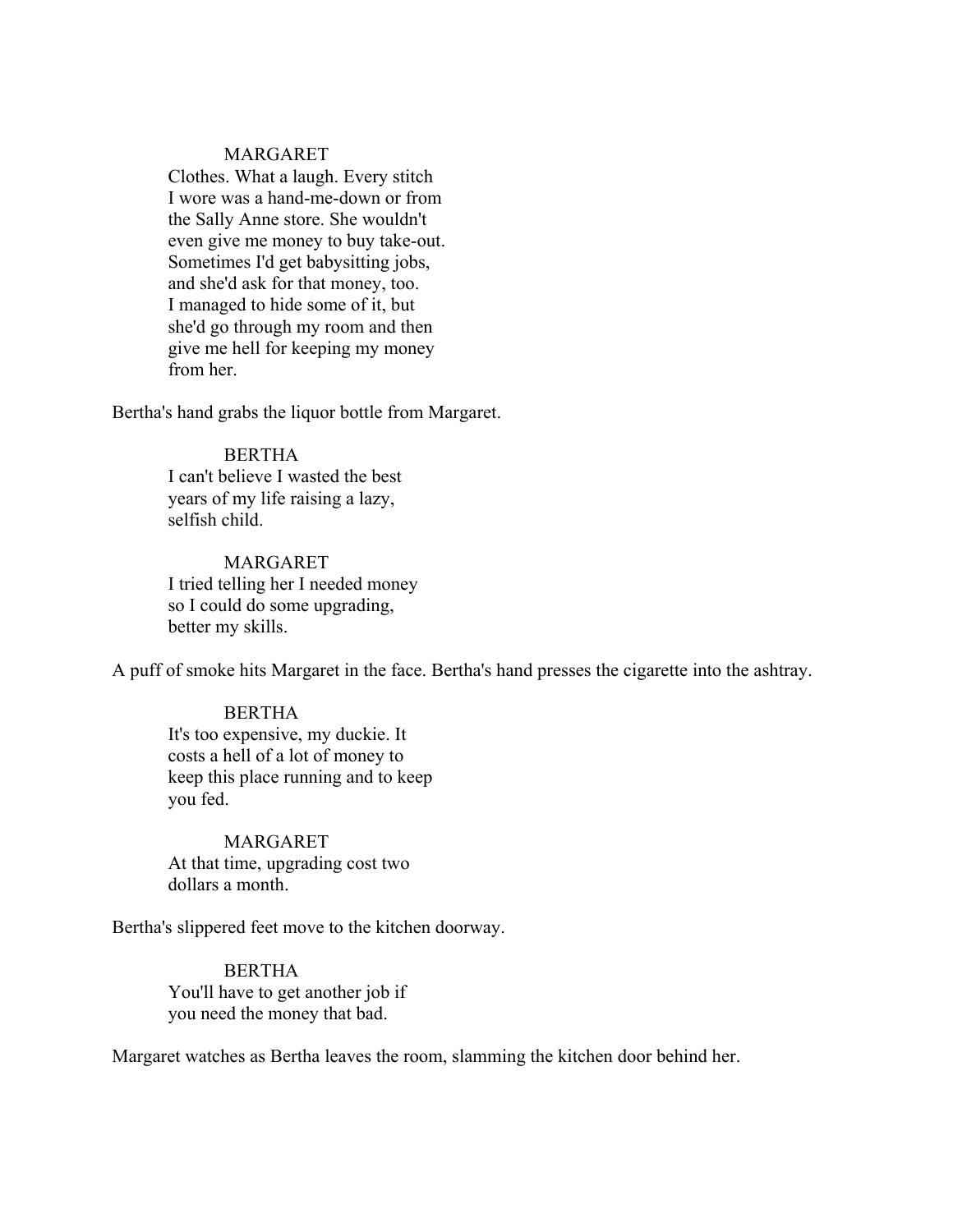#### MARGARET

By the time I was seventeen, I couldn't take any more.

# INT. SOCIAL SERVICES OFFICE - DAY

EVELYN JANES (47), a social worker, sits behind her desk. She talks into the camera.

#### EVELYN

I remember the first day Margaret showed up in my office. She was very shy. She couldn't look me in the eye when she talked. But, as the interview went on, I could tell she was gutsy...honest. When she told me she wanted a better life, I believed her. But jobs can be hard to come by in Newfoundland. I graduated from M.U.N. with a degree in social work, but it took me well over a year to get a job with Social Services. I didn't know how Margaret would make it without basic education skills. So I did two things.

### EXT. APARTMENT BUILDING - DAY

Evelyn and Margaret stand outside the building, which is located in the centre of St. John's.

#### EVELYN

First, I got Margaret an apartment in this building. Now, it wasn't *The Ritz...* 

# MARGARET

But it was home. And I was away from Bertha. (points to a window) See that window? That was my apartment. The first time in my life that I felt independent.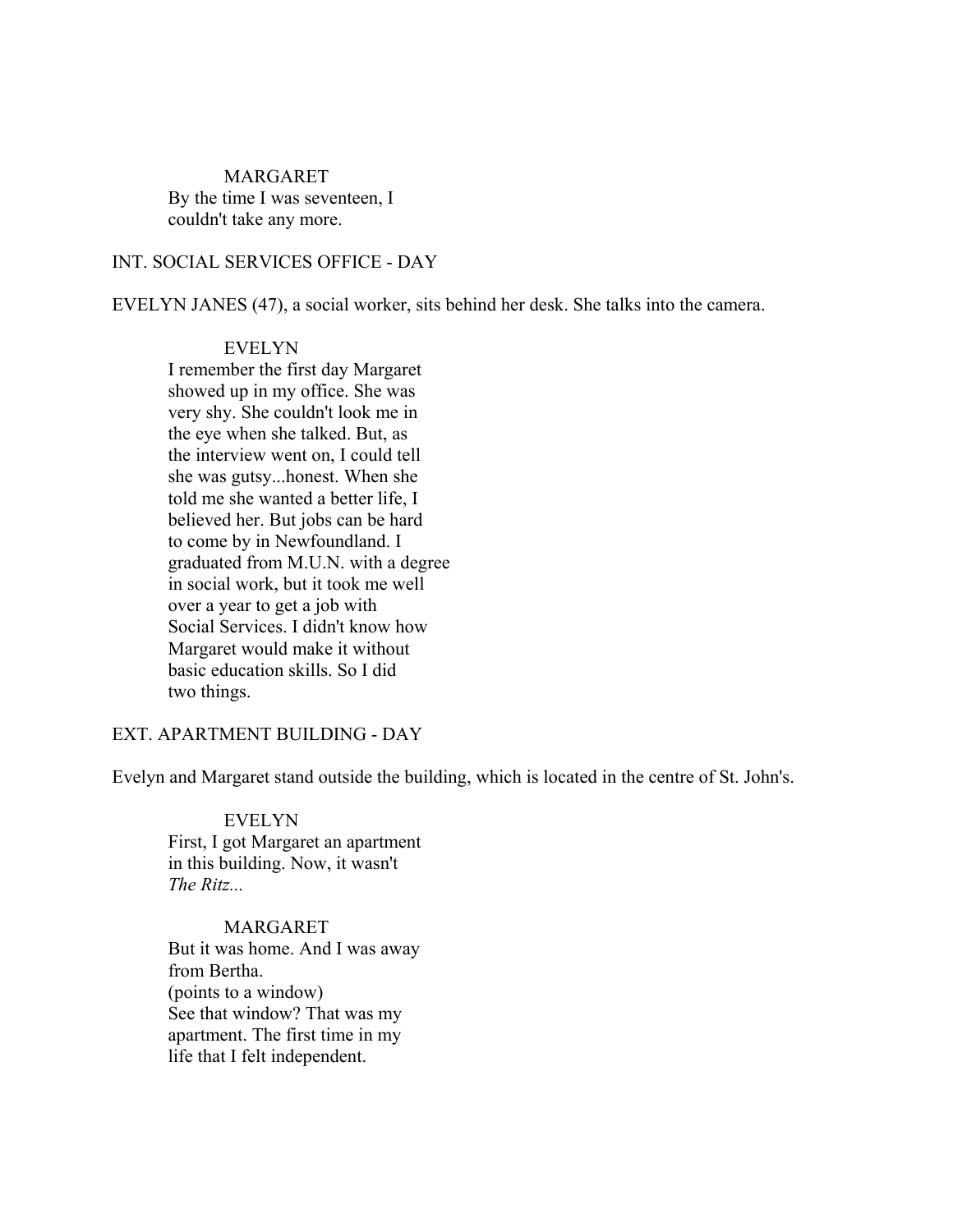# EXT. RABBITTOWN LEARNING CENTRE - DAY

Margaret and Evelyn stand outside the centre.

EVELYN The second thing I did was secure Margaret a seat here at the Rabbittown Learning Centre. The Centre teaches basic education skills to adults.

MARGARET I've had a long history with this place.

#### INT. RABBITTOWN LEARNING CENTRE/CLASSROOM - DAY

RUBY BARTER, a smart-looking woman of 70, walks around the empty classroom.

#### RUBY

I was one of the first teachers to work here at *The Centre*. I preferred teaching here, with adults, than in a conventional school setting. I've had students in their fifties who can't read. But I was able to help them and watch them progress from *Jack and Jill* to, say, the *Evening Telegram*.

Ruby's walk concludes at the teacher's desk where Margaret is sitting.

# MARGARET

Ruby was my very first teacher. When we met, I was about seventeen, eighteen, just starting Grade Four.

# RUBY

(to Margaret) I remember your first day. You were so shy. You hardly said a word. You were here over a month before I knew your eyes were blue. But you were quick to catch on.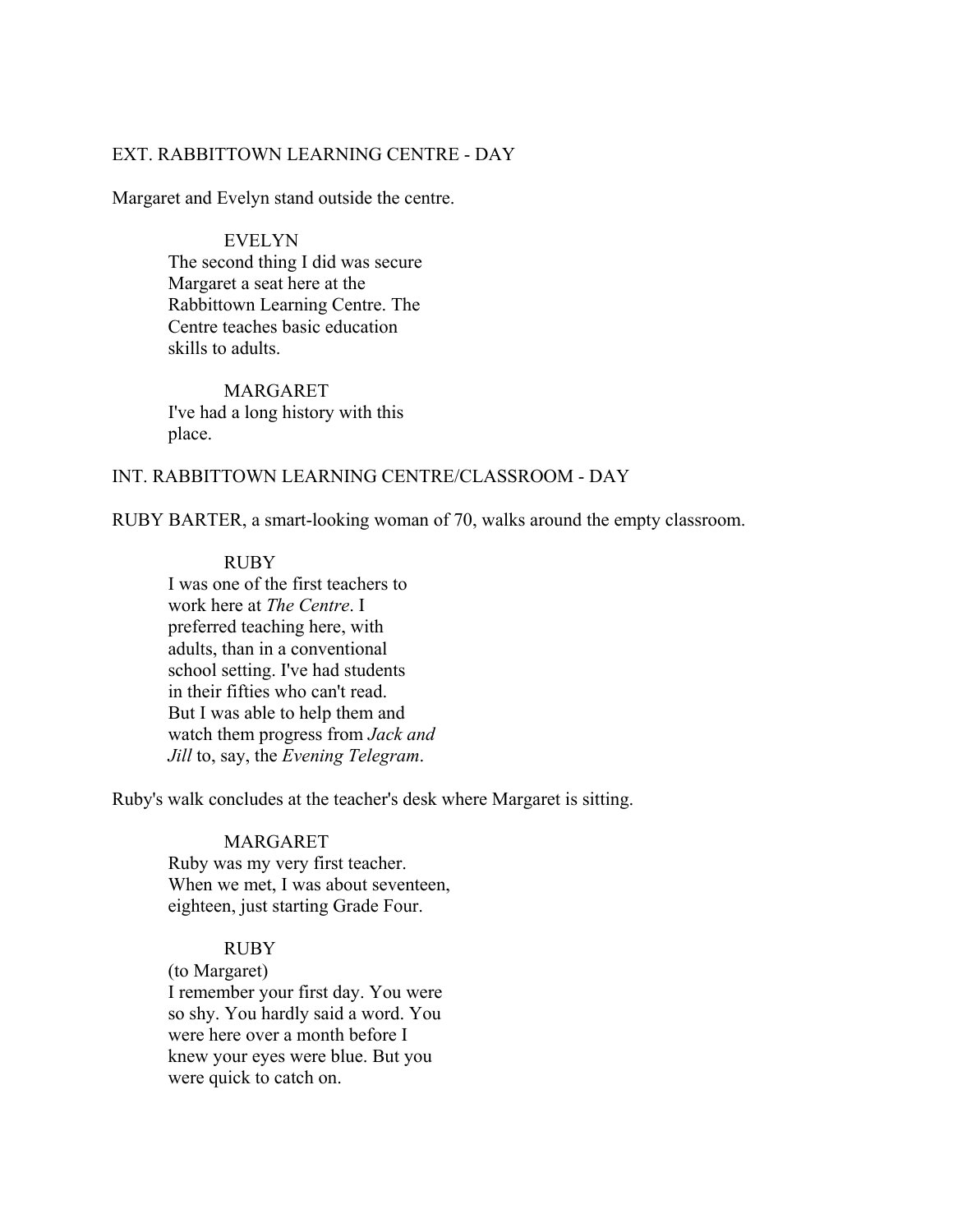#### MARGARET

I thought I was the dumbest one in the room, at the time.

#### RUBY

(to camera) Actually, she was doing exceptionally well. She just didn't know it. After a few weeks, I took her aside and told her she was one of the fastest learners I ever had.

### MARGARET

I'll never forget that day. It felt like a revelation to know I had smarts...education smarts. But, at the same time, I felt...well, sad. I had lost so much time. I knew the rest of my life wouldn't be easy. I've been a student here, on and off, for a long time. I almost have my Grade Eleven, but it's been a struggle. There was always some major issue in my life that pulled me away from my studies.

#### RUBY

Many people who come here have a difficult time holding down a job, maintaining a home, taking care of their families. Sometimes school has to take a back seat. Sometimes they have no choice but to leave.

#### MARGARET

The apartment Evelyn found for me...I had to give it up, and I didn't know where I'd live. As it happened, I somehow managed to track down my brother, Lorne, who was just back from Toronto.

#### PHOTO OF LORNE (13).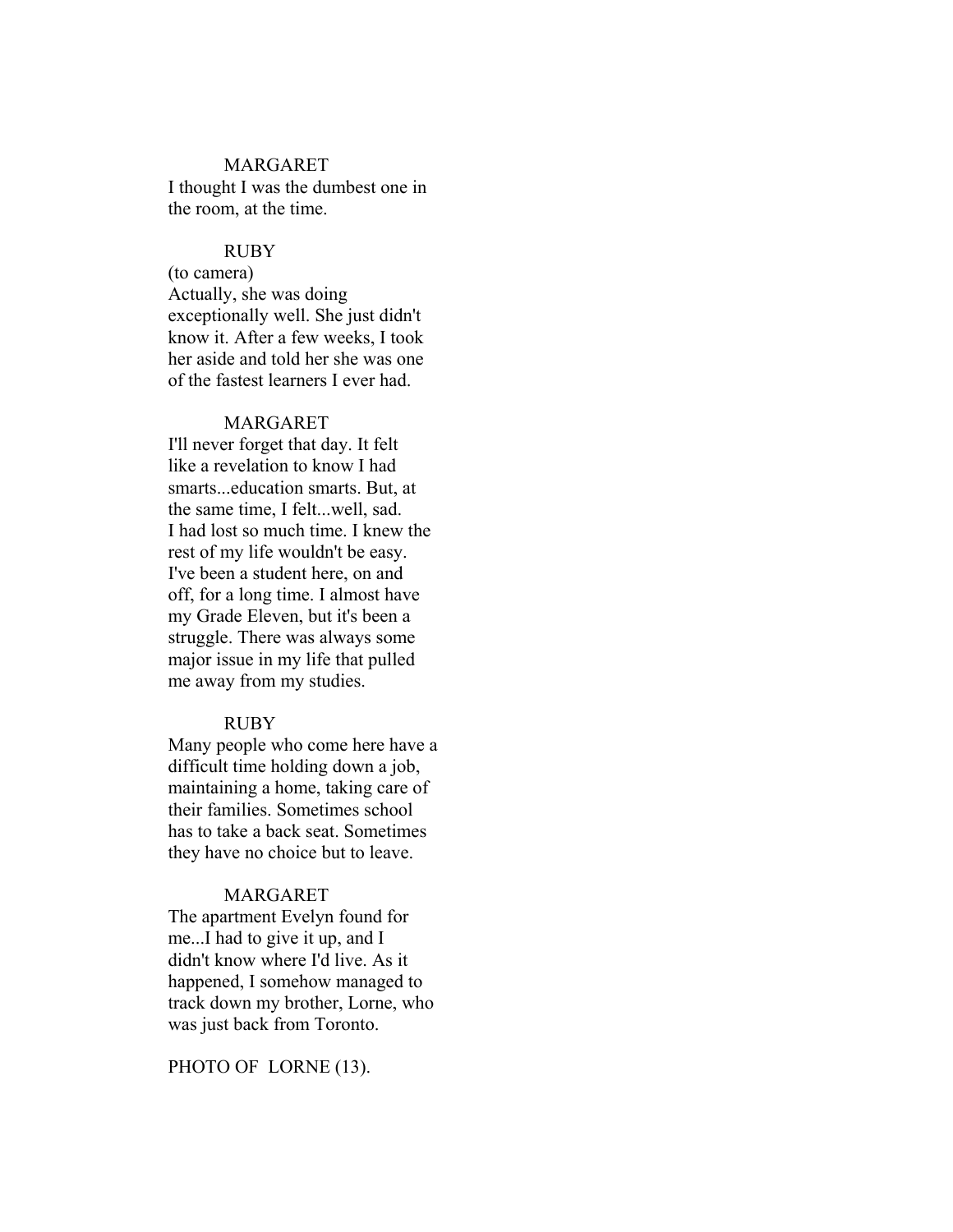MARGARET (V.O.) Lorne was always flying off to Toronto to sow his wild oats.

CUT TO:

#### INT. MARGARET'S HOME/KITCHEN - EVENING

Margaret and her brother, LORNE (47), sit at the kitchen table. Lorne sips a take-out coffee.

# LORNE

Hey, I worked really hard when I was there. Jeez, you're making me sound like I'm an old ram or something. (to the camera) What are ya at?

### MARGARET

Now Lorne here has his high school diploma.

#### GRADUATION PHOTO of Lorne.

#### LORNE

Don't ask me how I managed that. I flunked Grade Nine twice. Thing was, I hated being stuck inside a classroom. I likes being on the go.

### MARGARET

That's 'cause he drinks too much coffee. He can't sit still longer than a minutes.

Lorne takes a sip of coffee.

# LORNE

Had my first cup when I was ten. Been drinking it ever since. Anyway, I lived in two different foster homes: one here in town and the other in Corner Brook. They were OK. The families were nice enough, but I always felt like the "foster child."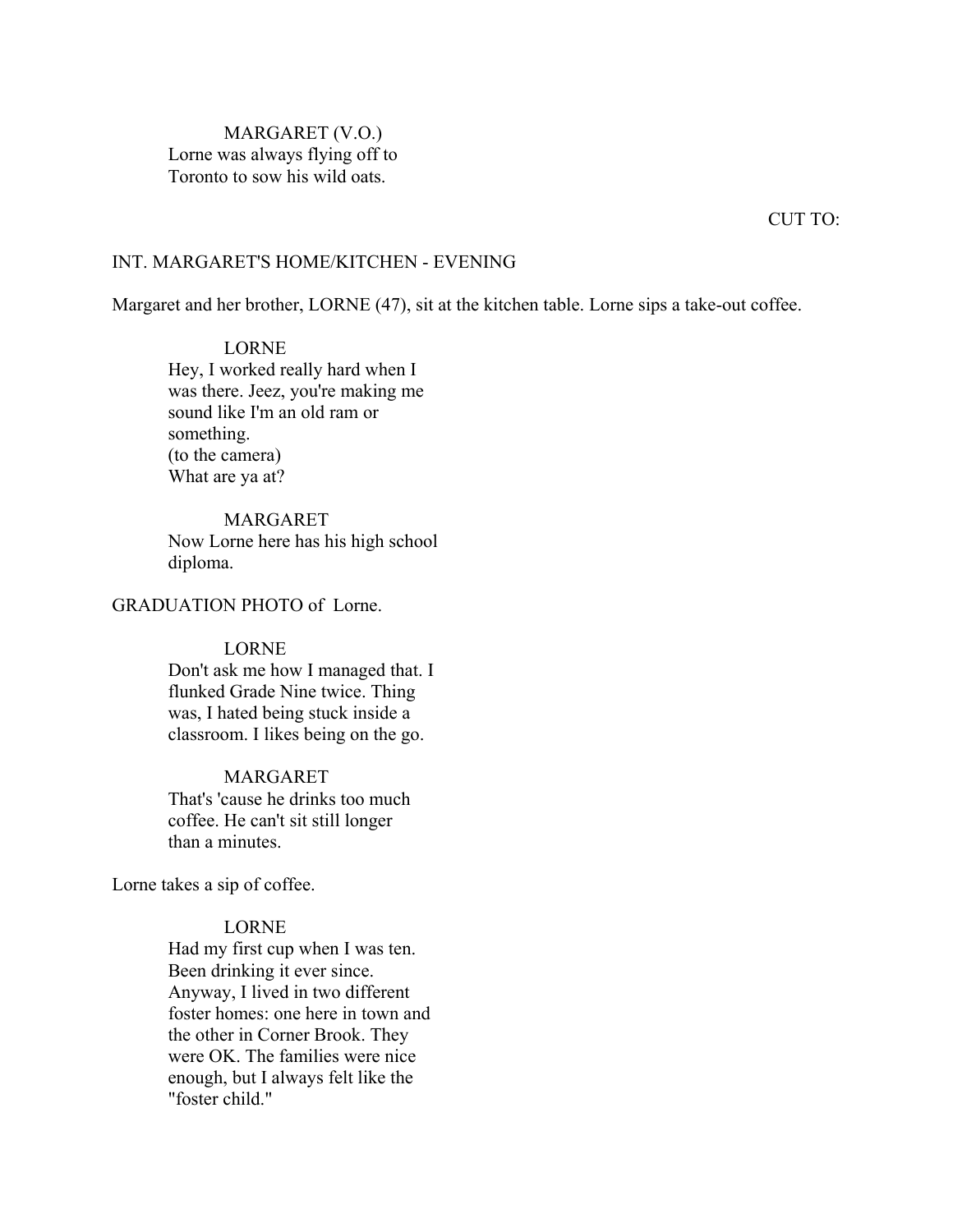Anyway, as soon as I turned sixteen, I took off to Toronto. Now here's the thing about that: In Newfoundland, at that time, you finished high school at Grade Eleven, right? But in T.O., high school went to Grade Twelve. So, technically, I didn't have my high school in Ontario. I was only a high school grad on "The Rock." Anyway, I ended up working every joe job you can think of. And there were lots of them in Toronto back then. I always had some kind of work, and I was always flying back and forth.

# MARGARET

(to camera) He talks fast, doesn't he?

#### LORNE

I was told I had to tell my story right quick. What do ya want? Anyways, me and Margaret were separated when we were kids--right up to our teens. It wasn't until then that I realized how bad she had it.

#### MARGARET

We somehow managed to stay in touch, though.

#### LORNE

We're the only family we got. I'm not married, although I been seeing Cathy, my girlfriend, for about six years. We run a convenience store in North York.

PHOTO of Lorne and CATHY (44), standing outside their convenience store.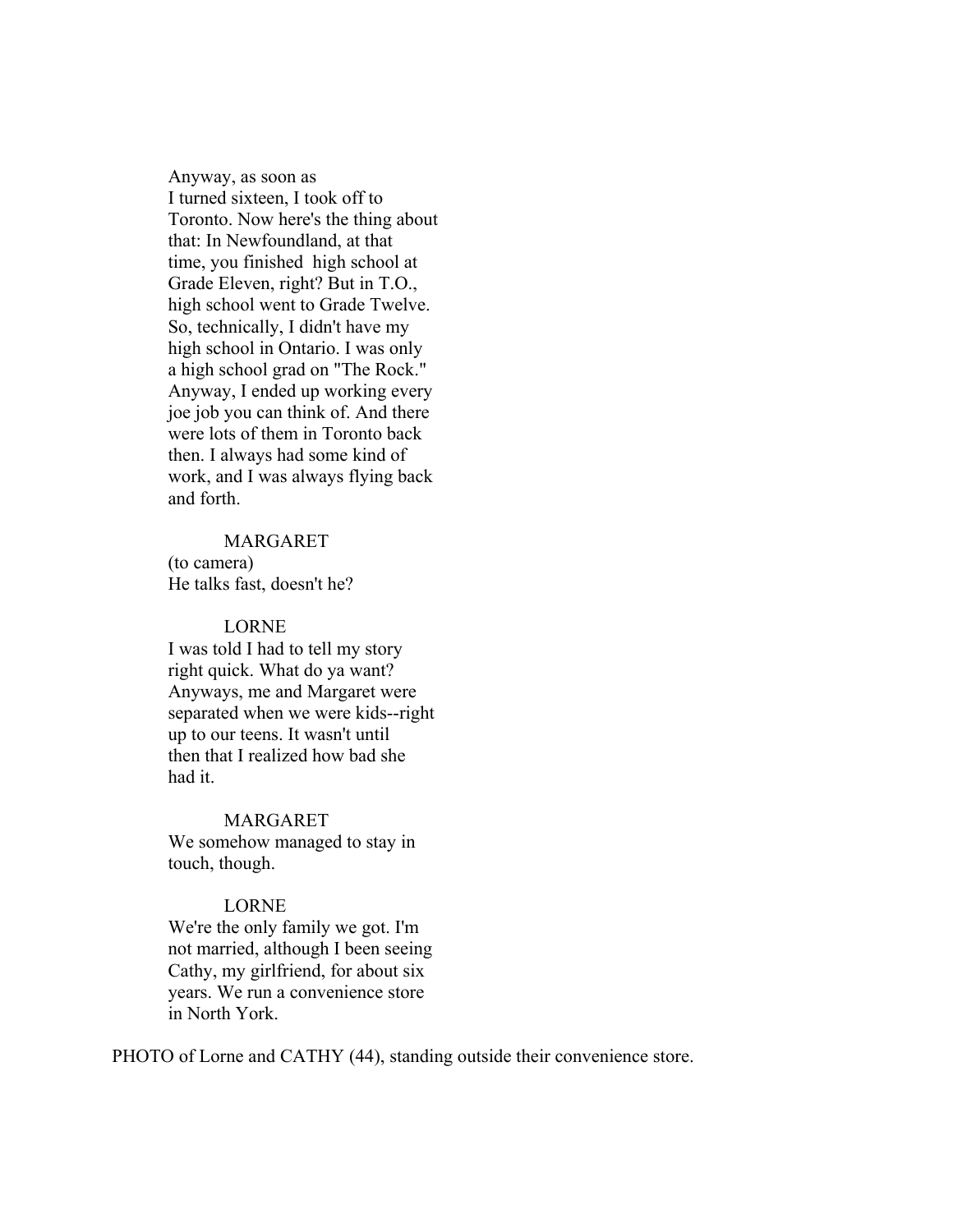# LORNE

Me and Margie here, we don't have any contact with our other brothers and sisters. Got no idea where they are or what they're at.

### MARGARET

Except for Diane out in Fort MacMurray. We get a card from her and her family at Christmas.

CHRISTMAS CARD PHOTO of DIANE (44), her HUSBAND (50), and TWO TEENAGE CHILDREN.

#### LORNE

She can keep her friggin' cards as far as I'm concerned

# MARGARET

Lorne!

# LORNE The least she could do is send Chloe a present--all things considered. The kid was sick for almost a year.

### MARGARET

(to camera) Chloe is my daughter. You'll recognize her.

# EXT. A FIELD - DAY

Margaret's daughter, Chloe Miller, dressed in Young Margaret's costume, her hair cropped, runs and dances through the field.

CHLOE (V.O.) My name is Chloe Michelle Miller, and I'm ten years old. Mom said I should speak for myself. Tell my own story.

PHOTO of CHLOE at age one.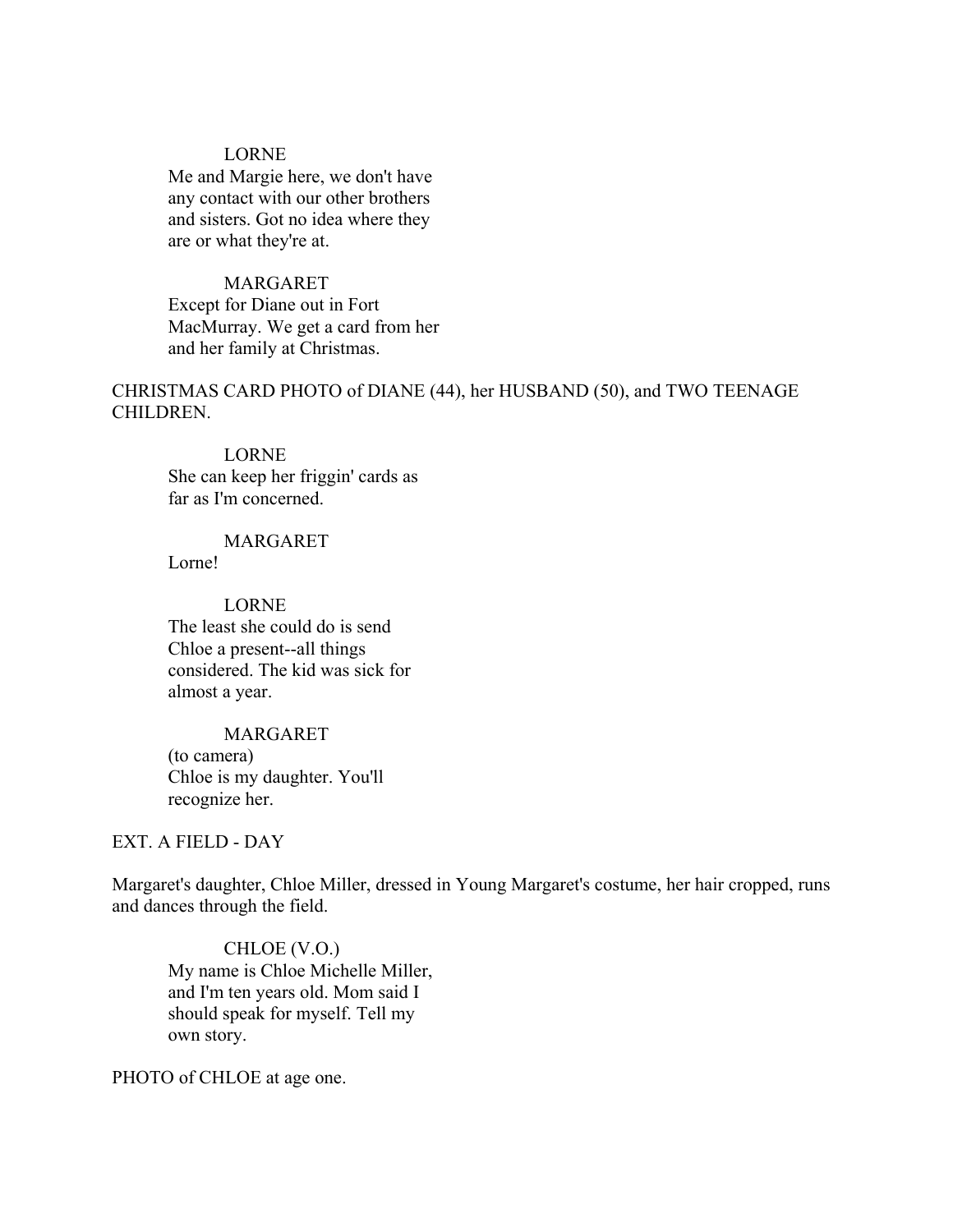# CHLOE (V.O.) She named me "Chloe" because she read the name in a children's book when she was first learning how to read.

SCHOOL PHOTO of Chloe, her hair long, from Grade Four.

CHLOE (V.O.) I should be in Grade Five, but last year I had to be treated for blood cancer, and I was too sick to go to school, and I had to drop out. Now I got to start Grade Five all over again.

PHOTO of Chloe in a hospital bed, hooked up to an intravenous drip. She has no hair.

CHLOE (V.O.) The doctor says I'm OK now, but I got to go for tests all the time. It always makes me feel tired.

PHOTO of Chloe in a hospital washroom, looking at her reflection in the mirror as she touches her bald head.

# CHLOE (V.O.)

I really loved pretending to be Mom. I didn't know her life was so hard until now. When we did the scene where I got all my hair chopped off...like, I didn't care. It was all gonna fall out, anyway...soon as I started my chemo. It just made the scene more real.

# EXT. MARGARET'S HOUSE - DAY

A row of attached rent-subsidized housing.

CHLOE (V.O.) This is the house where me and Mom live.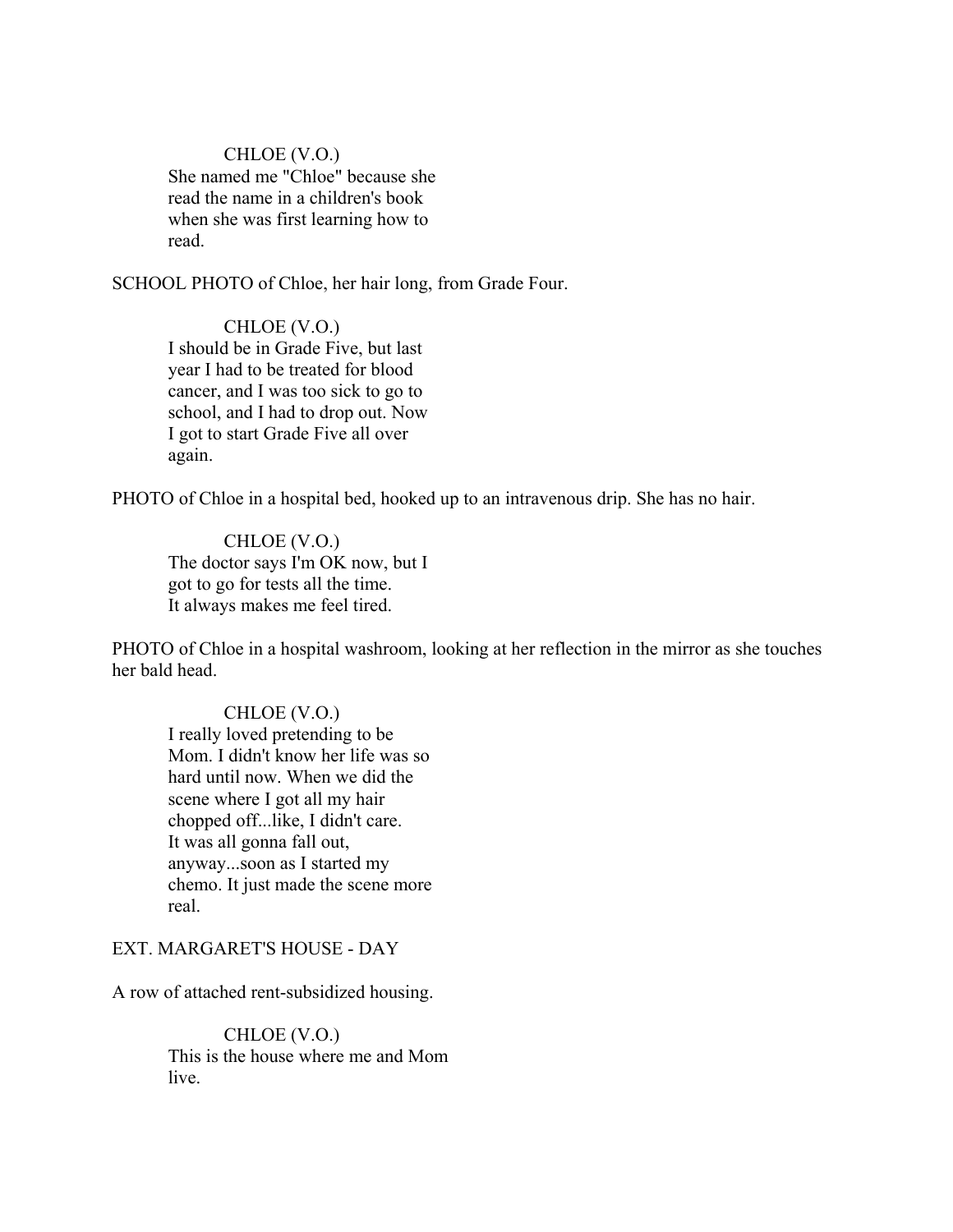# INT. MARGARET'S HOUSE/CHLOE'S BEDROOM - DAY

Chloe sits on a single bed surrounded by stuffed animals. Posters and photos adorn the wall, and a portable stereo sits on the dresser. Chloe wears a short, funky hair style.

# **CHLOE** This is my bedroom. My Uncle Lorne gave me all the stuffed animals. Mom says he spoils me, but I love it.

### INT. MARGARET'S HOME/KITCHEN - DAY

A small desk and computer in a corner of the kitchen. Chloe sits in front of the PC carefully typing a document. Margaret and Lorne sit at the table watching her.

### CHLOE

Uncle Lorne bought me and Mom this computer. Mom didn't want him to spend all that money, but he did it anyway.

#### LORNE

The world is changin'. Kids these days, they got to have a computer. Technology moves so fast. Lord knows what people will be using fifty years from now.

# **CHLOE**

(indicates document) I'm writing a story for school about Mom's movie. Actually, it's not really a "movie." It's a documentary. With re-enactments.

# LORNE

(to camera) She's some smart, I knows that. (to Chloe) Are you going to be a famous actress when you grows up?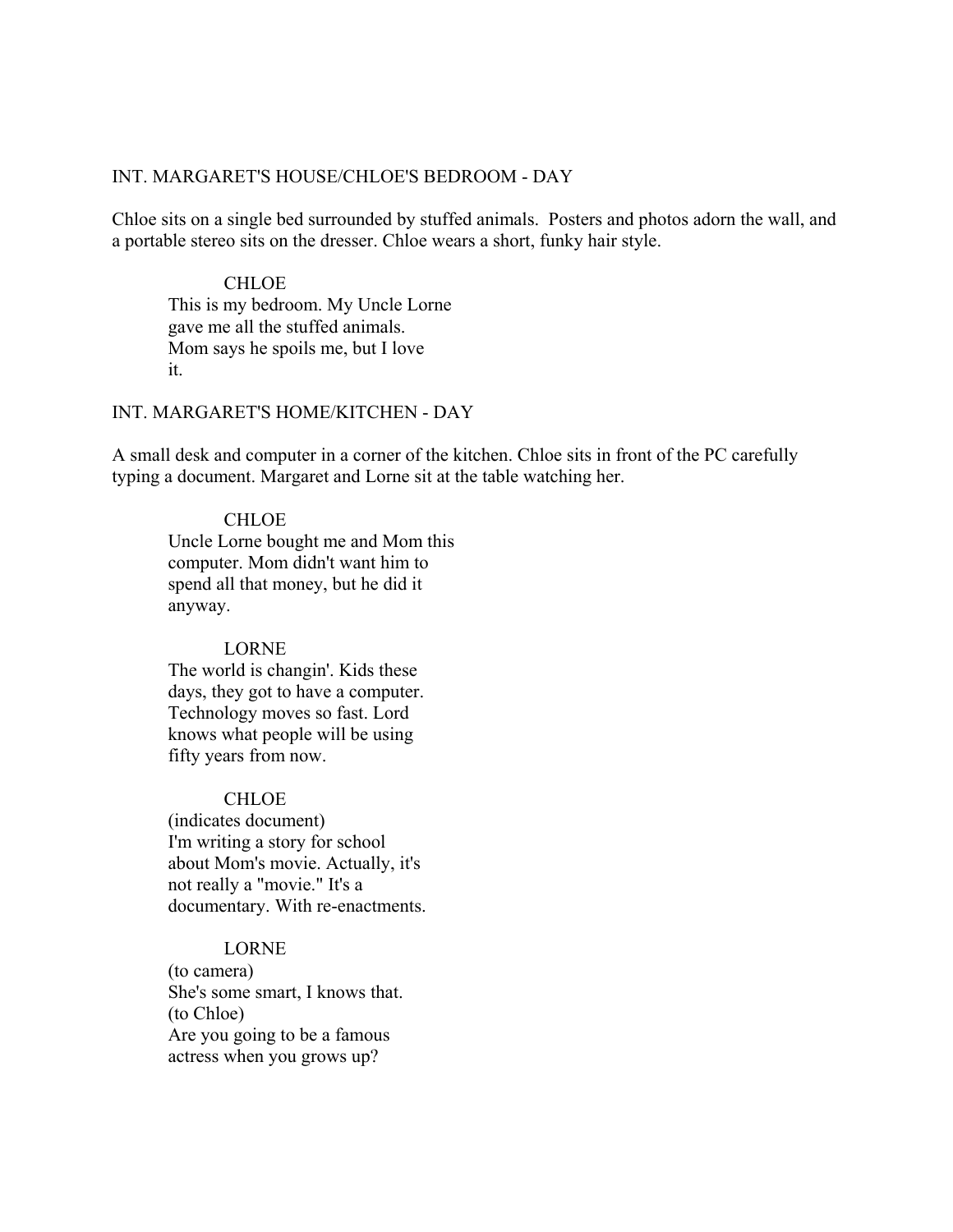# CHLOE

They don't say "actress" any more, Uncle Lorne, 'cause it's sexist. I'm going to be an actor. A woman actor.

# LORNE

(to camera) See?

# MARGARET

She's after picking that up from Elvis. (to camera) Elvis Picco, that is. Not Presley. You heard his voice earlier in the film. He's also the guy who's directing this movie.

#### **CHLOE**

Mom...

MARGARET Documentary.

CHLOE Elvis cut my hair, too. And I love it.

# EXT. ELVIS'S HOME/DOWNTOWN - NIGHT

Elvis talks as he videotapes the house he lives in and the surrounding area.

ELVIS (O.S.) Elvis here. I rent a one-room apartment in the basement of this house. Been here for about eight years.

Elvis walks down a path that leads to the back yard and the entrance to his apartment.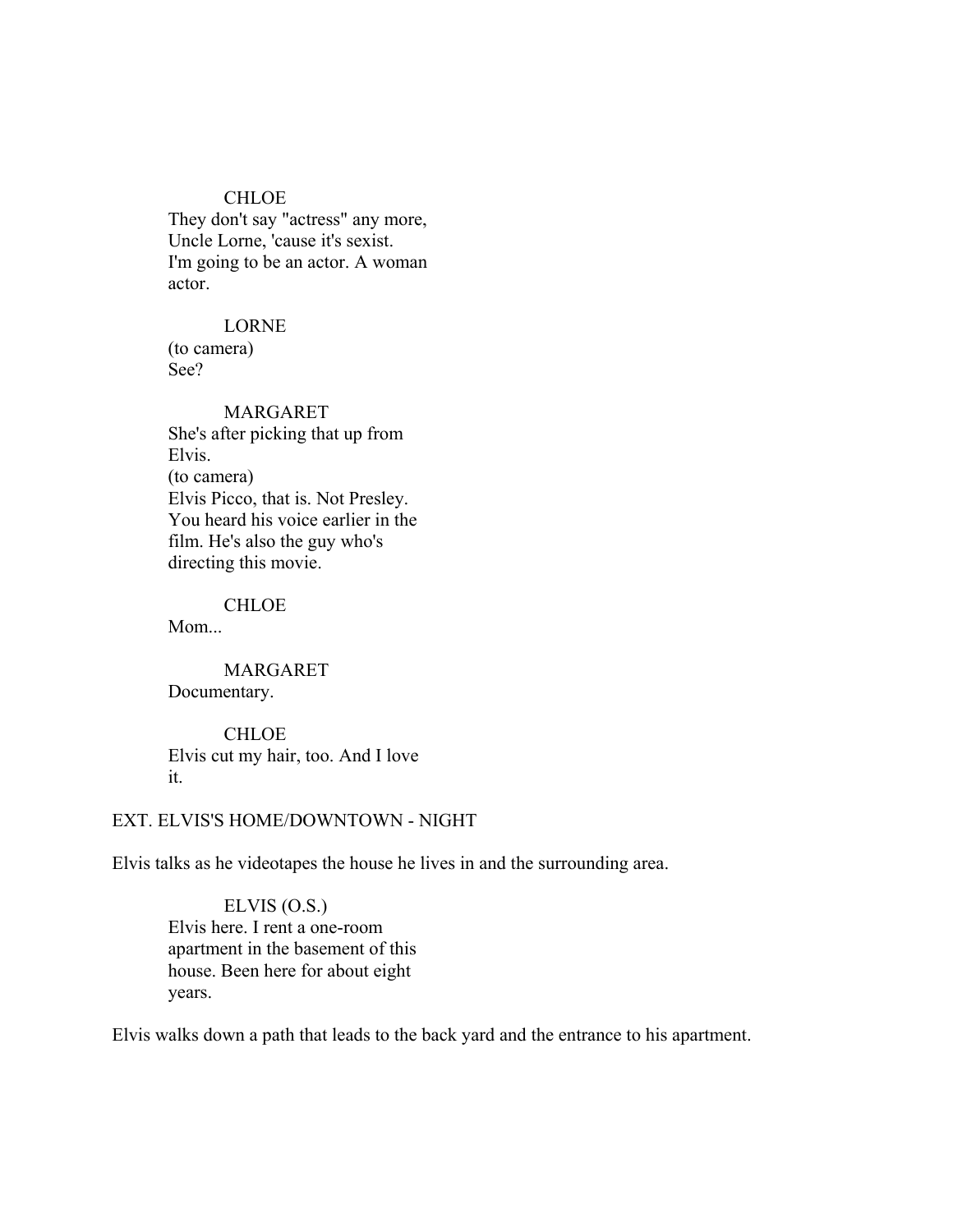#### ELVIS

I met Margaret about two and a half years ago when I started going to The Learning Centre. Let me tell ya, it took a lot of convincing to get her to make this little film. She only agreed to do it if I talked about myself.

Margaret stands in the doorway waving at Elvis.

# MARGARET

I don't want the film to be all about me. I want other people to tell their stories, too.

#### ELVIS

Margaret may be shy, but she's the most generous person I've ever met. She hardly ever says a word, but everyone likes her.

Elvis's comments cause a sudden rush of shyness in Margaret, and she runs inside the door. Elvis laughs.

INT. ELVIS'S APARTMENT - NIGHT

A variety of lamps, small lights, and candles illuminate the one-room apartment. A laptop computer and speaker system are set up on a desk.

ELVIS (29) sits at the desk. He sports a spiked haircut, pierced ears, and a few tattoos; his clothing is dark, punk and goth like. Margaret stands next to him, opening a bottle of wine.

ELVIS Yeah, my parents named me after The King. They idolized the man.

PHOTO of a homemade shrine to Elvis Presley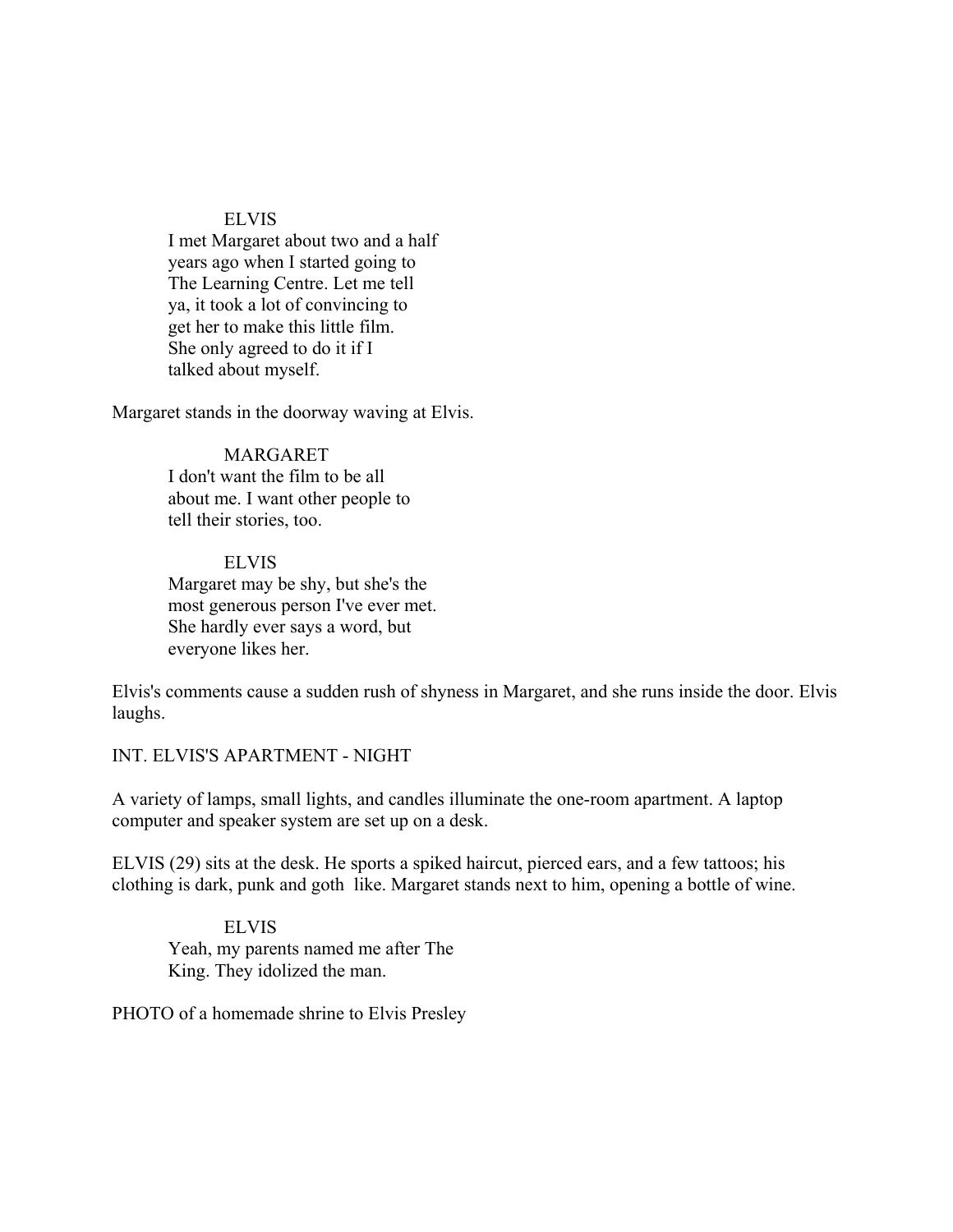### ELVIS

I know the whole Elvis catalogue inside out. I can sing it backwards in my sleep. But when I think about my past I get all twisted up in a knot--even after all these years. So I asked Margaret here to help me tell my story.

PHOTO of ELVIS (10) dressed in a woman's apron and bandanna.

# MARGARET (V.O.)

As a child, Elvis loved to stage plays in the back yard with the other kids--mostly the girls who lived in the neighborhood. He loved to dress up, and by the time Elvis got to high school, he looked like this:

PHOTO of ELVIS (15) dressed like Boy George.

#### ELVIS (V.O.)

There was "Elvis, The King from Memphis," but in school, I was "Elvis, The Queen from Placentia." Trust me, I've heard all the jokes.

# MARGARET (V.O.) When he was in Grade Ten, he went to the high school Halloween dance.

ELVIS Took me three months to make the costume.

PHOTO of Elvis dressed like Jane Fonda in *Barbarella*.

# MARGARET (V.O.)

That night after the dance, Elvis was beaten up by some of the older students. They managed to sneak booze into the gym and were pretty soused by the time the dance ended.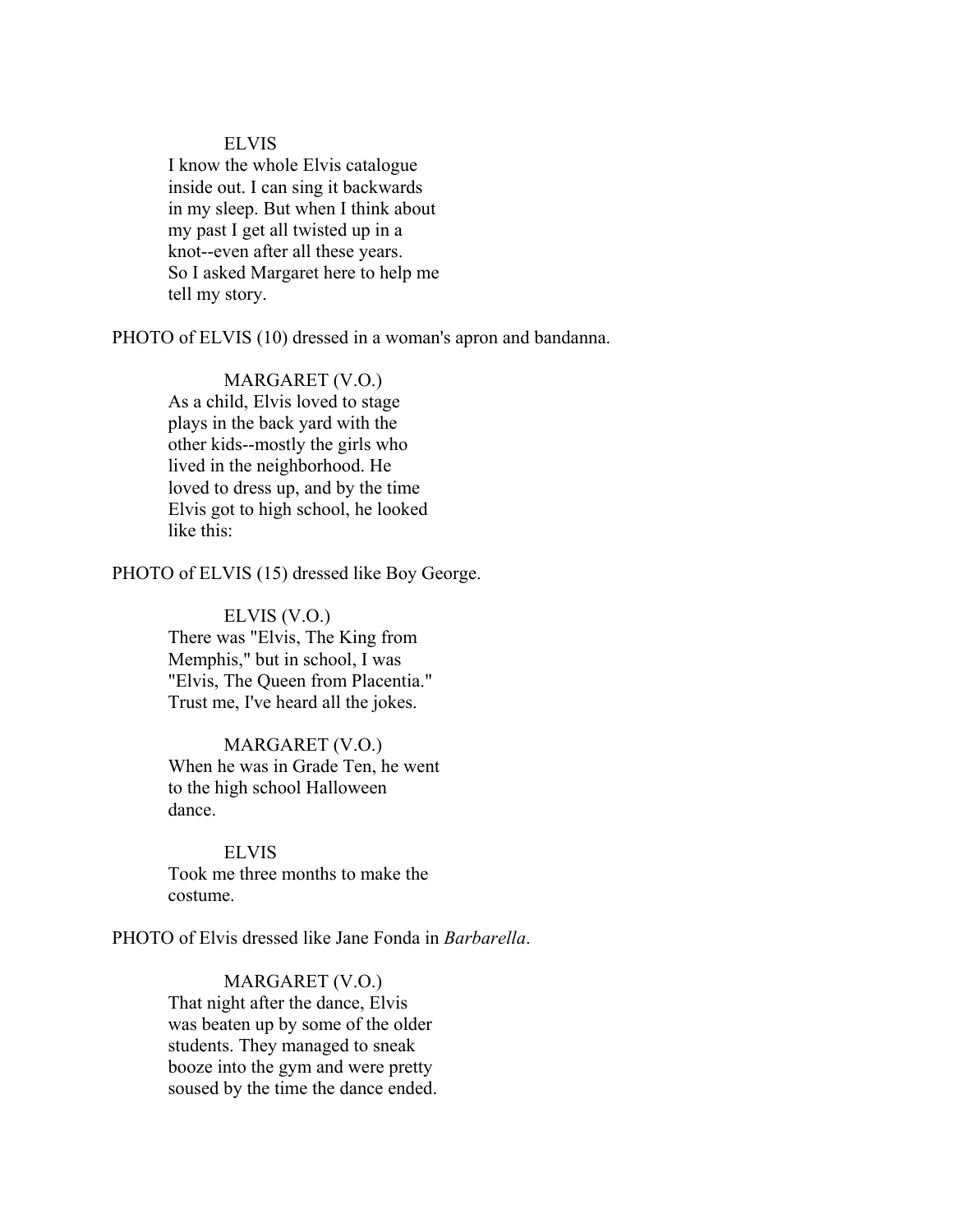It took Elvis six months to recover. During that time, his parents told him...

PHOTO of ELVIS'S MOTHER, mid-thirties.

ELVIS (V.O.) (imitates his mother) I wish we had never named you after Elvis. We've made a mockery of the man.

PHOTO of ELVIS'S FATHER, late-thirties.

ELVIS (V.O.) (imitates his father) Maybe we should have named you "Priscilla" instead.

MARGARET (V.O.) Elvis didn't press charges. But as soon as he finished his physical therapy, he bought a bus ticket to St. John's and said goodbye to high school and Placentia. He hasn't been back since.

PHOTO of Elvis standing behind a bar, holding a beer and waving to the camera.

MARGARET (V.O.) Elvis worked in cafes and bars and did his best to stay involved with the arts' scene. But he is tired of being a bartender-slash-struggling artist, living in a one-room apartment. He wants to be a full time filmmaker. So, about three years ago, he started classes at *The Learning Centre*. He'll have all his credits in a month or two. He's applying to three Ontario colleges to study film, with the hope he'll be accepted into one of them by next fall.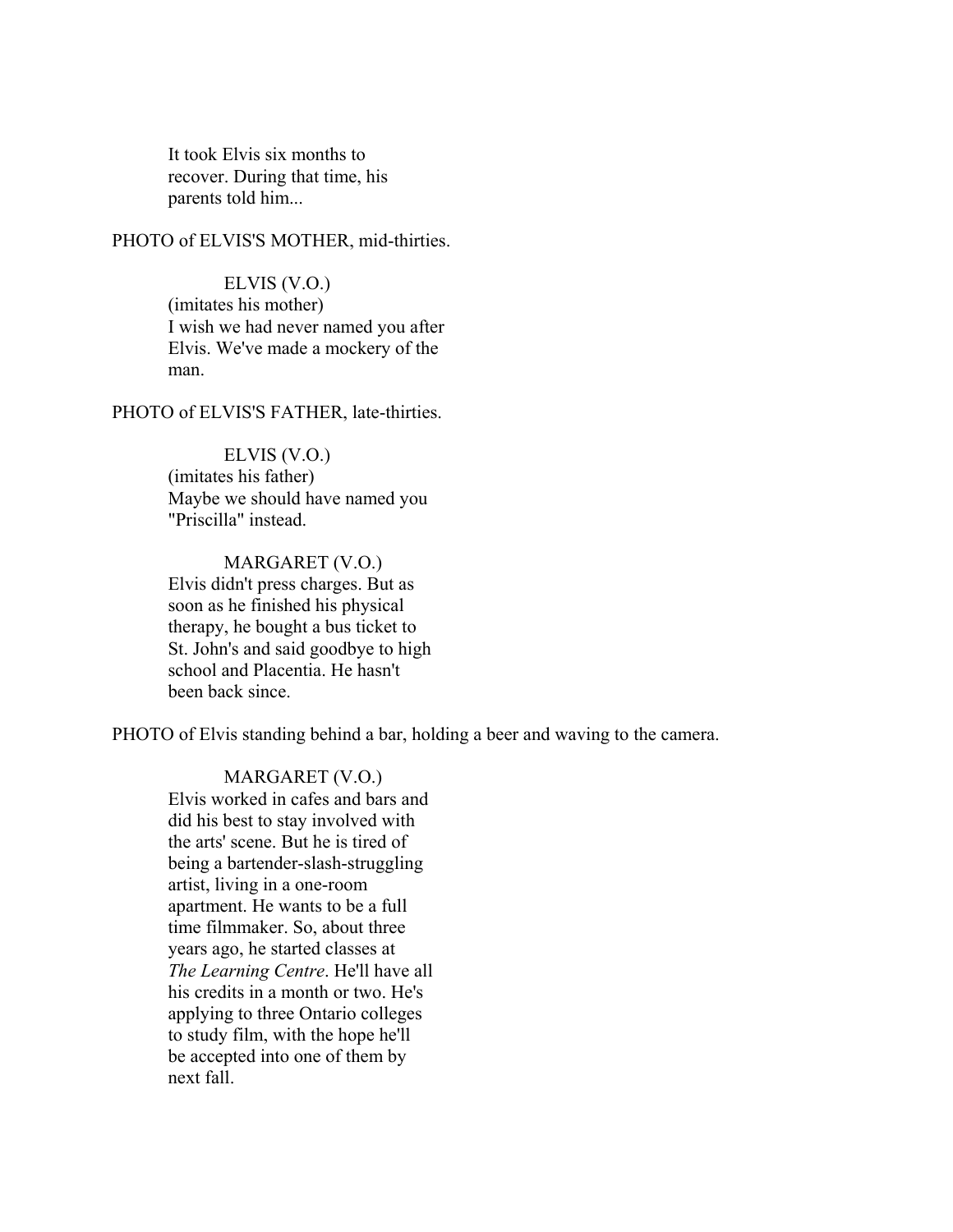Margaret pours two glasses of wine and hands one to Elvis.

# ELVIS

People tell me that I don't need to go to school to learn about making movies, but I want to go. I want a college diploma.

Elvis indicates his laptop computer.

# ELVIS

This is what I'm editing *Margaret's Story* on. The laptop, the digital camera I'm shooting with, and my programs cost me over five thousand. Took me forever to save for it all, but I'm right happy with it. I'm going to submit *Margaret's Story* with my applications.

MARGARET Just don't forget me when you become a famous movie director.

### EXT. AVALON MALL - DAY

A Metro bus pulls up to a bus stop. Margaret and Chloe get off the bus and head toward the mall's entrance.

ELVIS (V.O.) I don't think I'll be able to capture on video what Margaret is really like. When she appears on camera she's determined to do her best. You'd swear she's been doing this her whole life.

# INT. AVALON MALL/DEPARTMENT STORE - DAY

In the dressing room area, Chloe stands in front of a mirror, checking out her new clothes. Margaret adjusts Chloe's pullover so that it hangs properly.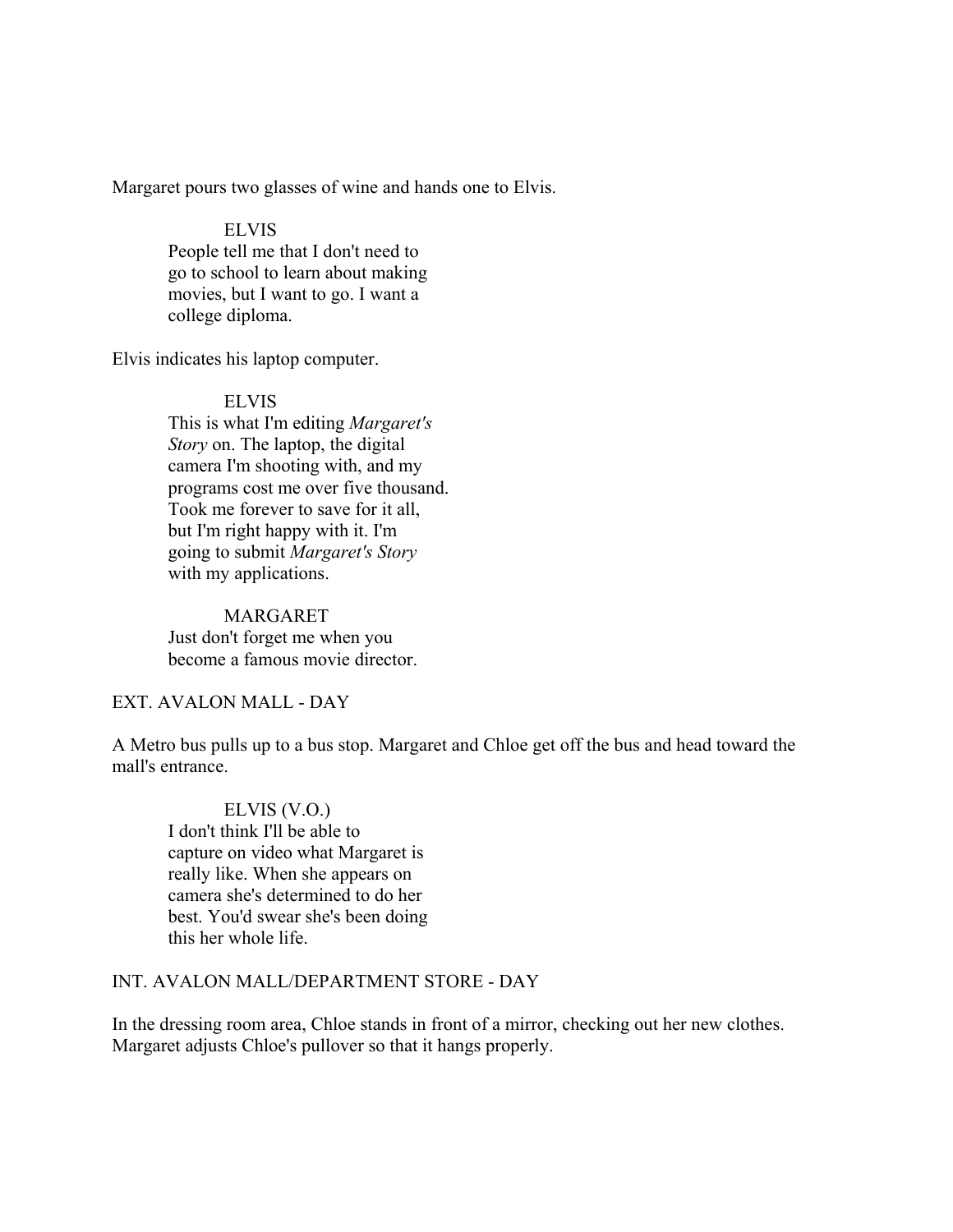### ELVIS

But to know her on a daily basis...I mean, she really is shy. Quiet. She doesn't look at you when she's talking...she looks past you.

# INT. AVALON MALL/FOOD COURT - DAY

Margaret and Chloe sit at a table enjoying soft drinks and french fries.

ELVIS (V.O.) But, for a quiet woman, she is very well liked. That's because she's intuitive and a keen listener. She nods her head, and you know she's absorbing every word you're sayingthat she's truly interested. Next thing, you're telling her your whole life story.

# INT. RABBITTOWN LEARNING CENTRE - DAY

The classroom is empty. Margaret sits at the teacher's desk.

#### MARGARET

I've had jobs all over the place...nightclubs, take-outs, domestic work. But I couldn't get past the first rung on the ladder. I was always falling through the cracks. Almost every student who walks through that door has a dream of a better life. I used to think I'd like to be a nurse. Sometimes people would say to me, "Go to school. You're smart. You've got good energy." I loved it that people believed in me, but I doubt that I'll ever be a nurse. It's probably unrealistic. But I think I'd make a good nursing assistant...work in a seniors' home, maybe.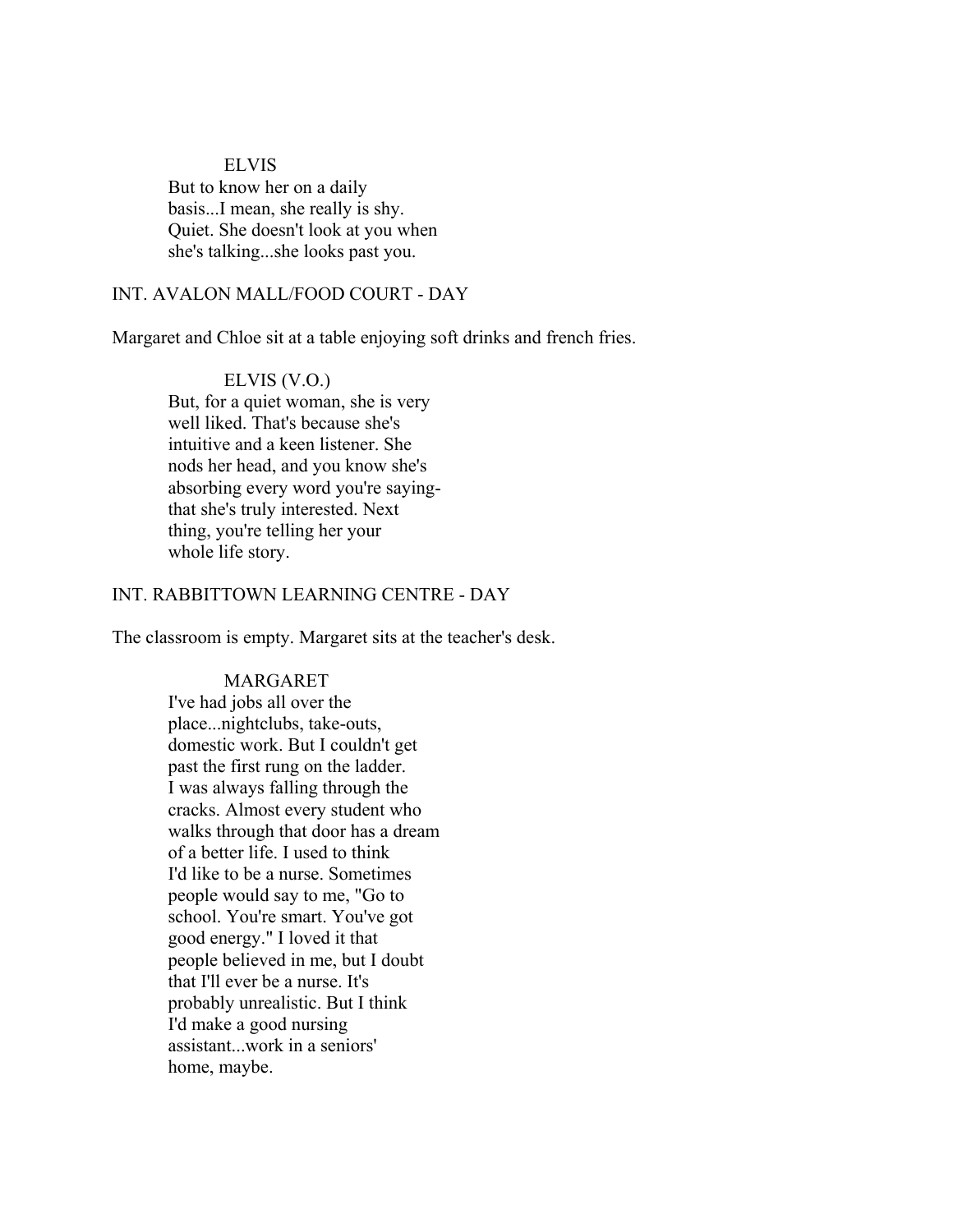PHOTO of MARGARET when she was a child, about eight or nine.

MARGARET (V.O.) This is the only photo I have of me as a child. I didn't know I had any rights back then. I didn't even know what human rights were. People made fun of me. They called me handicapped and it stuck. It's hard to get a sense of yourself when you're not guided properly.

# INT. MARGARET'S HOME/LIVING ROOM - EVENING

Video footage of Margaret and Chloe in the small room, decorating a table-top Christmas tree. The date on the tape reads "20/12/04."

Chloe wears a nightdress; a stocking cap covers her bald head.

MARGARET (V.O.) Elvis asked me if I felt bitter about my past. I don't know...I feel more confused than anything...bewildered...I was so nervous when I was a child... afraid. Even now I get this sick feeling in my stomach, and I have trouble sleeping.

# EXT. RABBITTOWN LEARNING CENTRE - LATE AFTERNOON

Margaret, Chloe, Lorne, Ruby, Angus, and Evelyn walk into the front door of the building. They carry trays of food, beverages, and bags filled paper plates, napkins, etc.

MARGARET (V.O.) I've seen a lot of people come and go from this building. Every size shape and color. People with abuse issues, mental health concerns...and lots of reasons to feel bitter.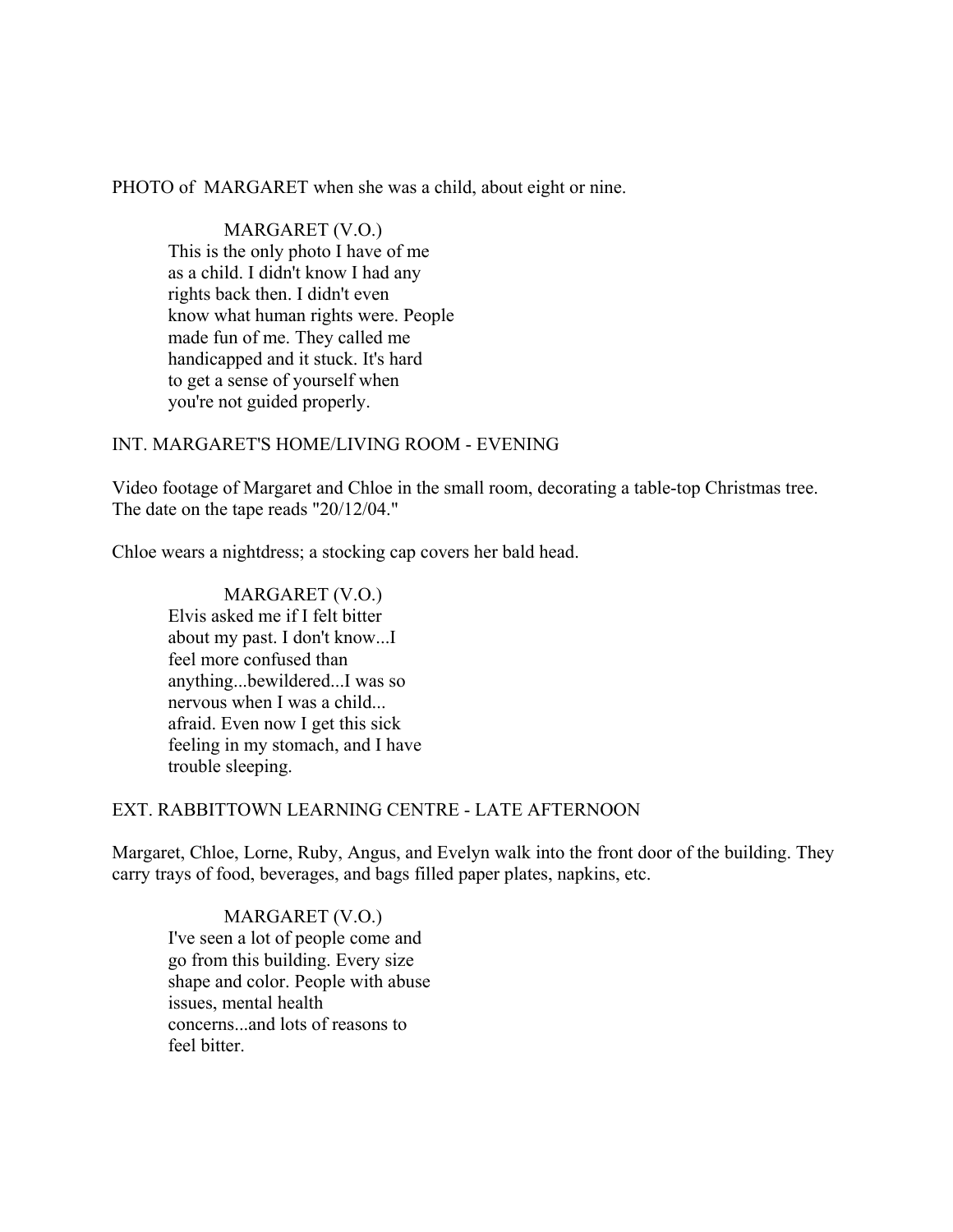### INT. RABBITTOWN LEARNING CENTRE - LATER

Margaret and Chloe sit on top of the teacher's desk.

### MARGARET

But what do you do? You can't go around feeling angry all the time. You got to get on with your life. I got a few good years left in me, and I want to be strong for Chloe. I just wish I had been given a chance. It would have made such a difference in my life. I would have had a career I loved...been more independent.

CHLOE But then you wouldn't have had me.

Margaret hugs Chloe.

MARGARET Oh, honey, I'd be lost without you.

THE UNKNOWN STUDENT, a male, early twenties, wearing a paper bag over his head, appears in the shot. A man's face has been painted on the bag; holes for his eyes, nose, and mouth have been cut out.

UNKNOWN STUDENT OK, that's enough now. This is gettin' too soppy for me.

ELVIS (O.S.) What are you doing? Get out of the shot!

UNKNOWN STUDENT (to Elvis, indicating Margaret and Chloe) It's too sucky, b'y. This is our last day for filming the movie.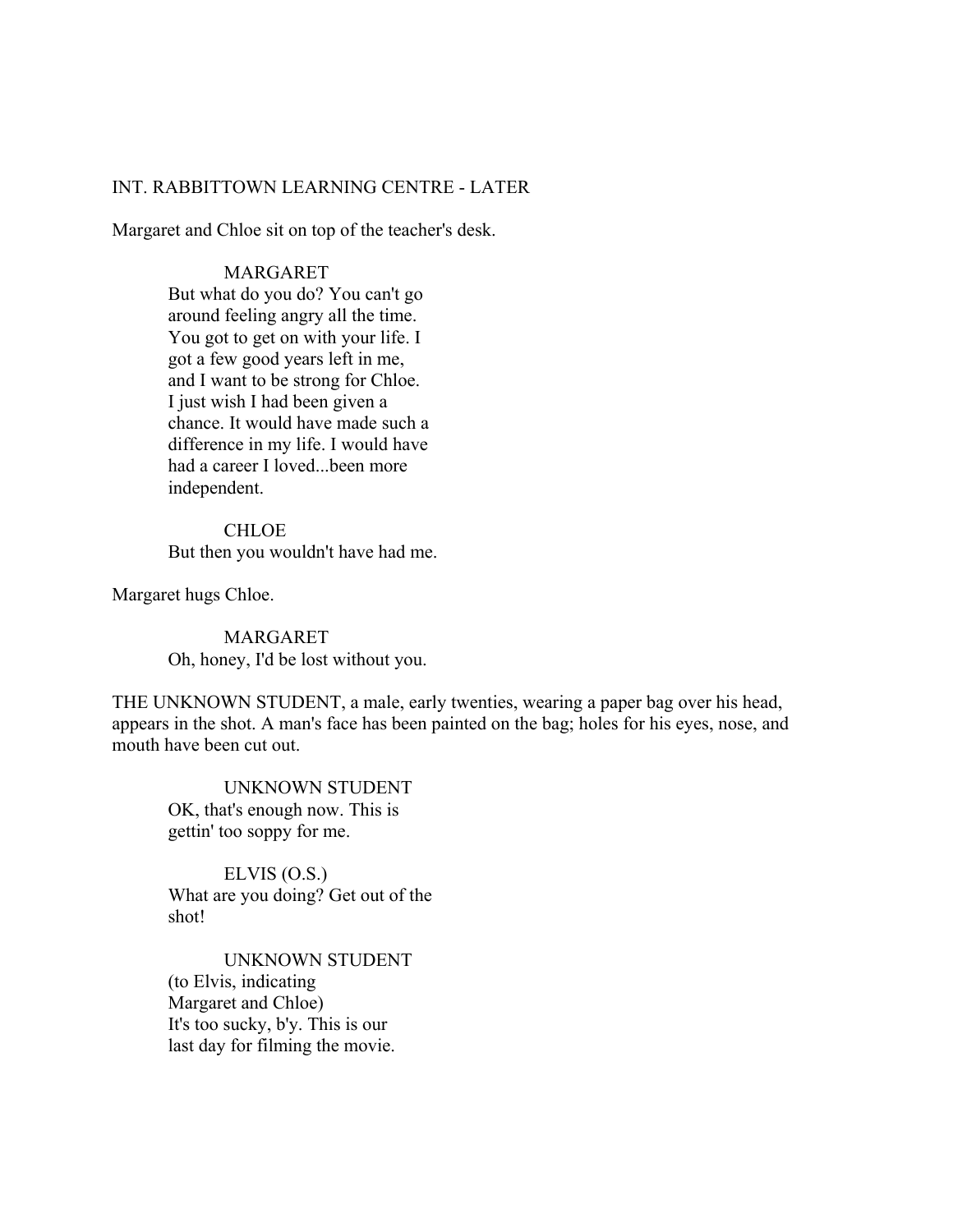We're supposed to be having a party, my son, not a therapy session. (waves to camera) Hello. You heard of the Unknown Comic? Well, I'm the Unknown Student. Follow me, Elvis, b'y.

He begins to make his way around the classroom which is filled with STUDENTS of varying ages and backgrounds. Some of the students wear a disguise, some do not. TEACHERS at the school lay out the party favors on the tables.

The Unknown Student presses "play" on a portable stereo. Music. Evelyn places a tray of finger sandwiches on one of the tables. The Unknown Student nods at Evelyn as he helps himself to a sandwich.

### UNKNOWN STUDENT

(to the camera) Some of us are in disguise because we don't want to be recognized. Wouldn't want to shame our families now, would we? We really wanted to be in the movie, though. Show our support.

EVELYN And eat the food.

UNKNOWN STUDENT That, too.

He pops a finger sandwich through the hole in the bag and into his mouth.

Students, teachers, and guests talks among themselves as they enjoy the food and music.

MARGARET (V.O.) Almost everyone in this room helped out with the film in one way or another. Some people worked on the crew; others fed the crew.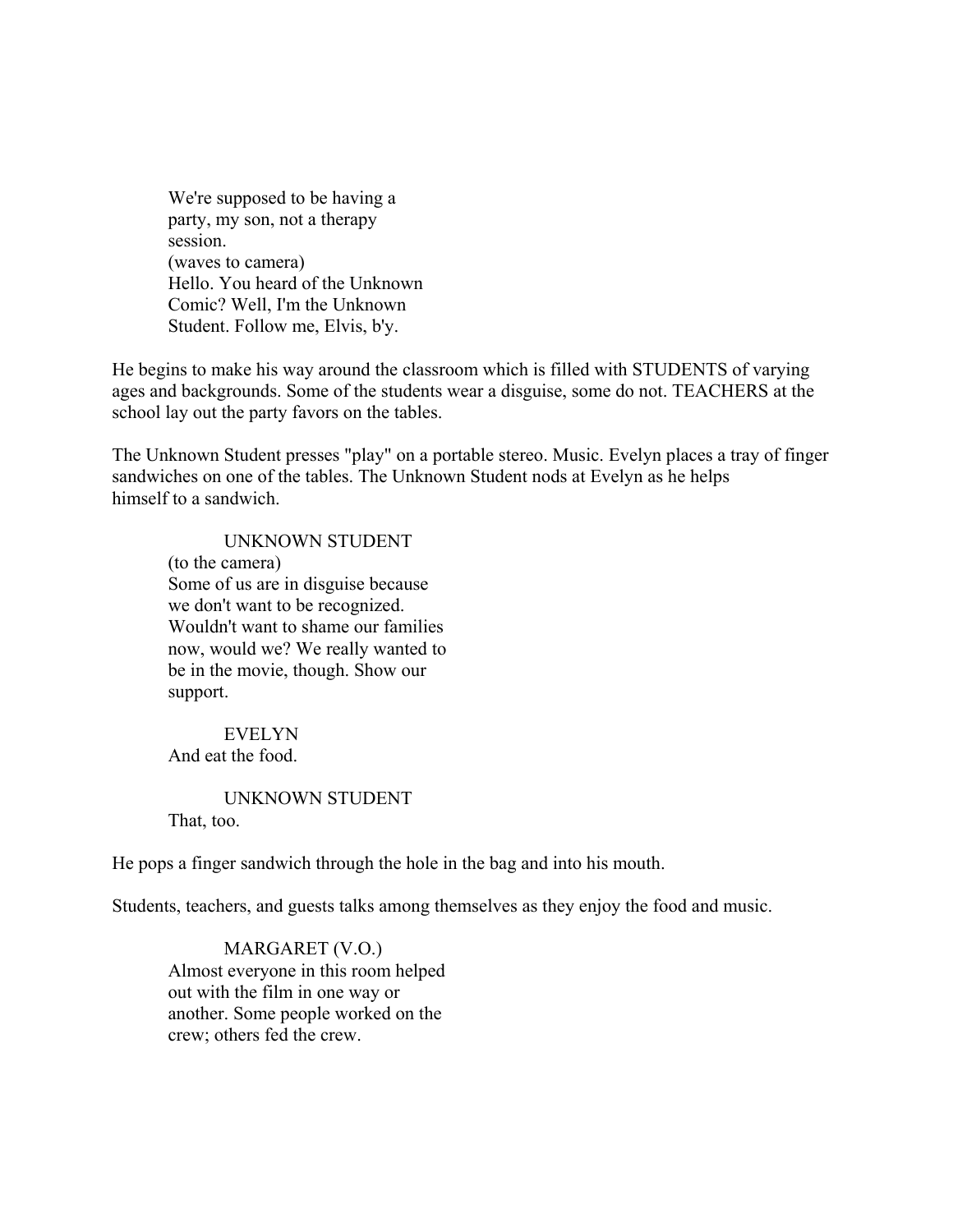Evelyn and the teachers got all our props and costumes together. And Evelyn, she also played Bertha, my foster mother.

Chloe and the Unknown Student dance together.

MARGARET (V.O.) I guess if my childhood had been different, I wouldn't have gotten to know a lot of the students here at *The Centre.*

The Unknown Student whispers in Chloe's ear. Chloe nods and leads him to a table. She sits him in a chair and begins to paint a face on the other side of the paper bag.

ELVIS (V.O.) The Unknown Student...He's in his early twenties. He has a history of abuse, therapy, medication, and he has his Grade Seven. He won't let me tell any more than that. But here's the thing: He helped me produce the film. He managed to raise three hundred and seventy-two dollars--on his own now--so we could make it.

UNKNOWN STUDENT (to Chloe) Did you do like I asked?

Chloe nods.

UNKNOWN STUDENT (to the class) Hey! I wants ya to meet the missus.

He spins the paper bag around his head. Chloe has painted a woman's face on the opposite side.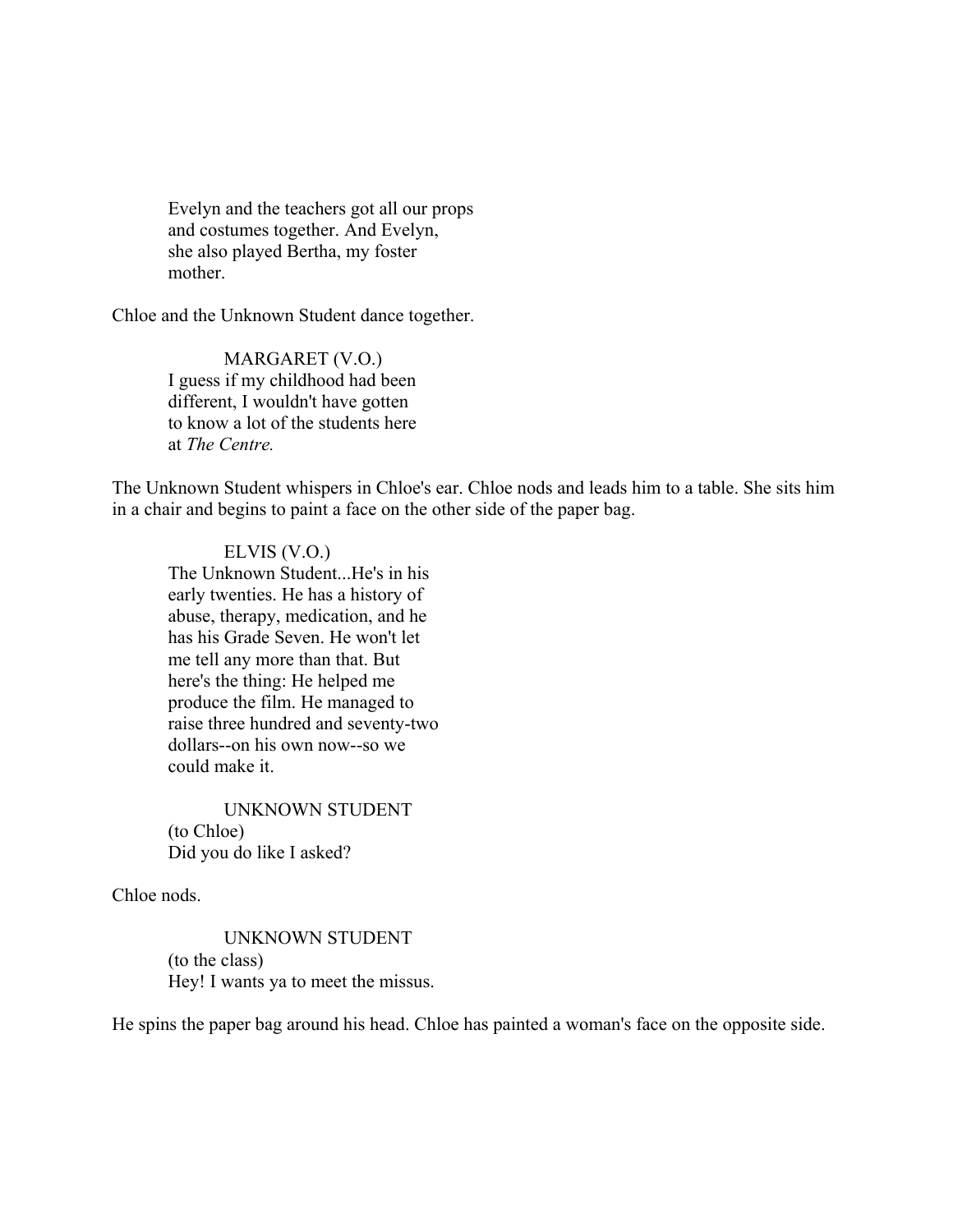#### UNKNOWN STUDENT

(imitates a woman's voice) Hello, I'm the girl Unknown Student. Have you met my handsome husband? He's gorgeous! But I'm leaving him for Elvis. I love a man who wears black lipstick and looks like a vampire.

Everyone laughs.

ELVIS Ha-ha. Funny, dude.

EXT. ST. JOHN'S - DAY

Downtown. Afternoon traffic and pedestrians. Margaret and Chloe hold hands as they stroll along the sidewalk. Margaret looks at the faces of the people around her.

MARGARET (V.O.) Education is more than just learning to read and write. It's about having pride in yourself...developing survival skills in a world that often seems more cruel than kind.

A BUSKER performs a juggling routine, and Margaret and Chloe stop to watch.

MARGARET (V.O.) This little homemade movie about my life took a lot longer to make than we thought. I had to memorize a lot of what I wrote, and Elvis kept telling me to look directly in the camera when I spoke. I didn't know if I could do it at first, but it all turned out to be easier than I thought.

The busker calls out to Margaret. He throws one of the balls toward her, and she catches it with ease.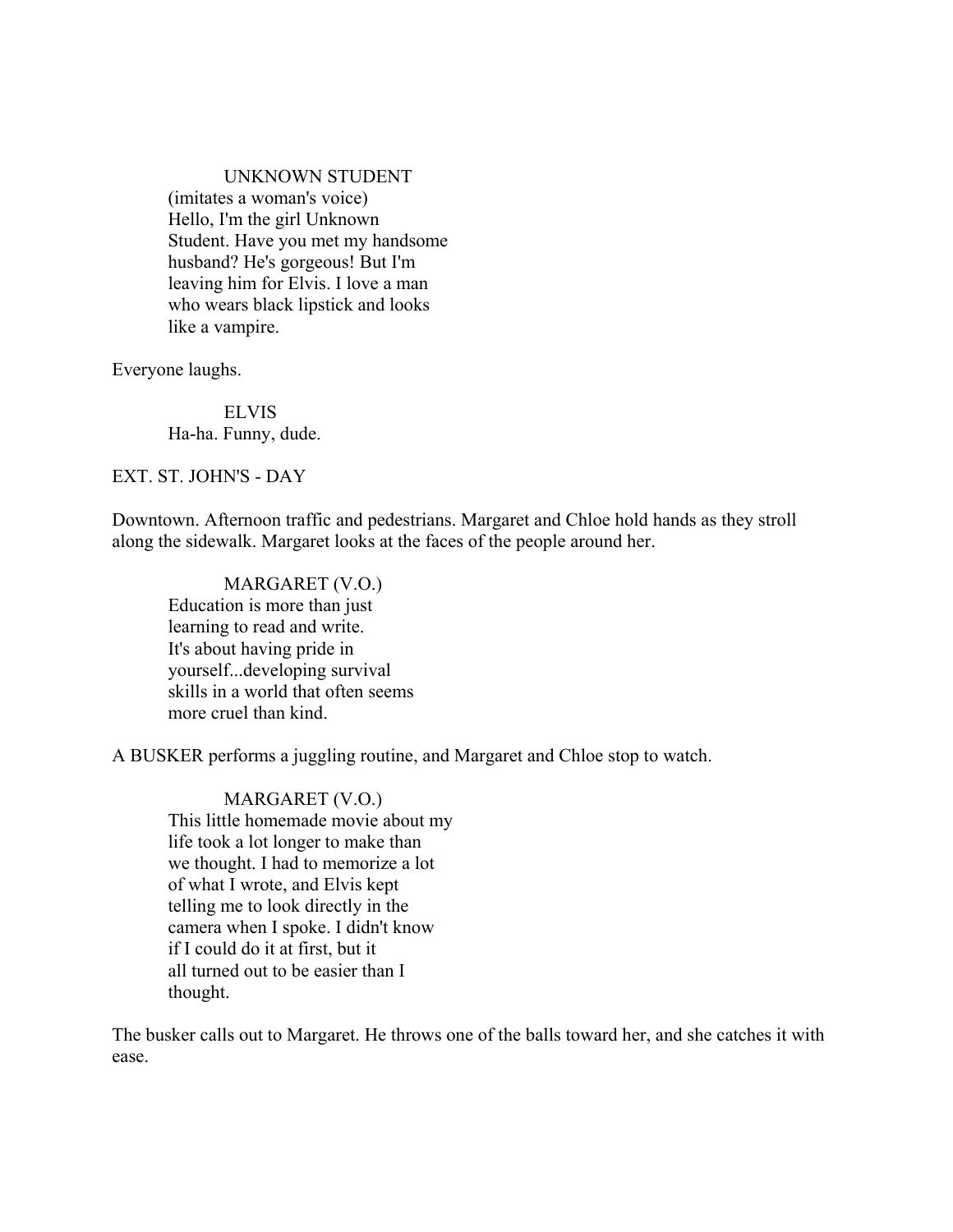#### EXT. ST. JOHN'S - MOMENTS LATER

Elvis, dressed in his best dark clothing, stands on a street corner, playing a guitar and singing softly. Margaret and Chloe approach.

MARGARET (V.O.) I don't regret making this movie one bit. I don't feel so embarrassed about my past anymore...or being a middle-aged Grade Eleven student. I'll do my best to make up for lost time. If I'm patient, I can finish my high school, then maybe train to be a nursing assistant. Mind you, I'll be well on the other side of forty by that time. People might think I'm too old to be hired.

Chloe begins singing with Elvis.

CHLOE AND ELVIS (singing) Now the night lifts around me, throws off its black cloak. And I look for the fire that lights a new hope. If the past is a bird that just never takes wing, I'll catch it and tame it and teach it to sing.

EXT. ST. JOHN'S - NIGHT

MONTAGE -- Various video images of the downtown core at night.

# MARGARET (V.O.)

Elvis says the lens of a camera absorbs everything. It takes it all in. Just like a person's eyes. The only difference is that many people only see what they want to see.